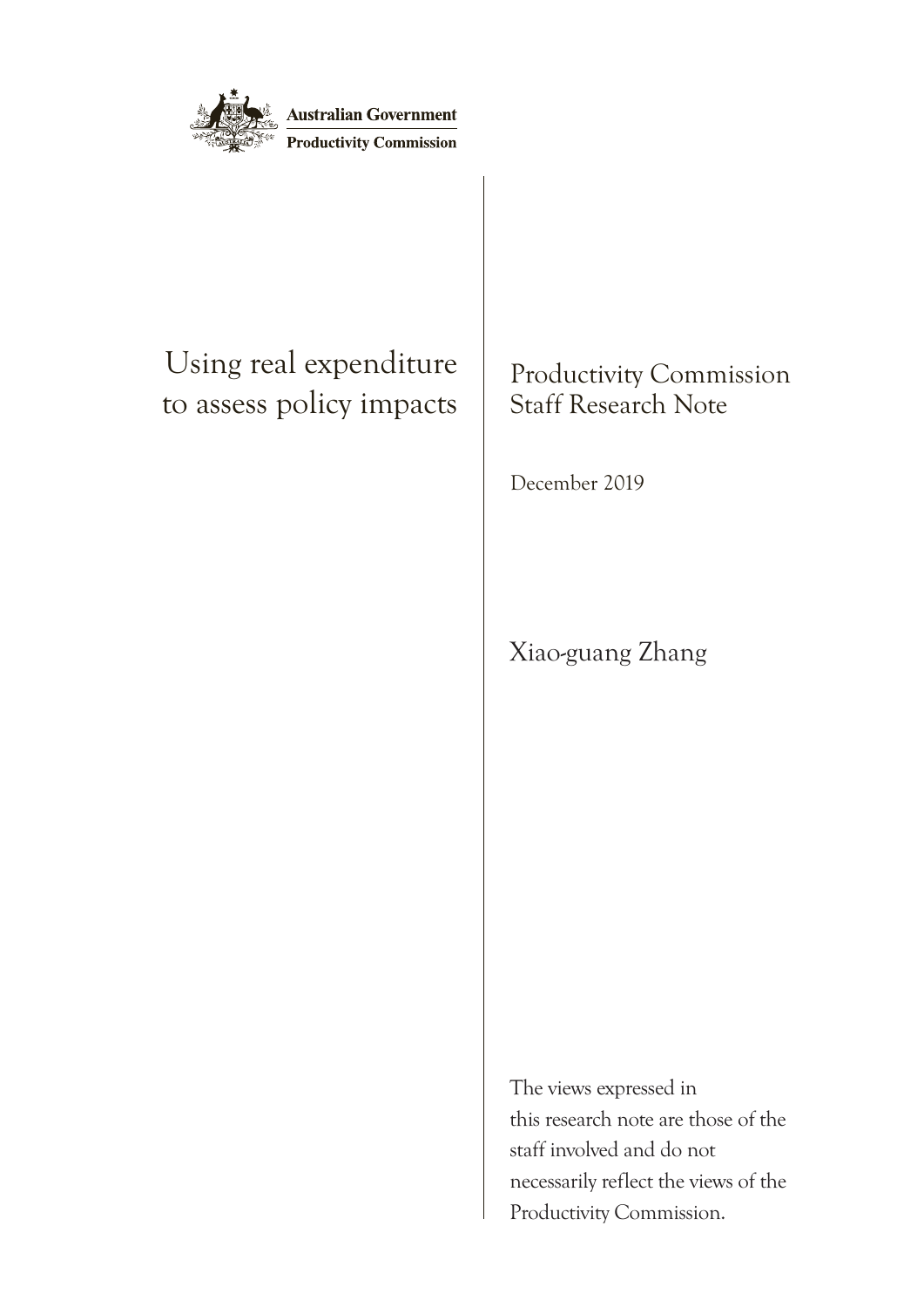#### **Commonwealth of Australia 2019**



Except for the Commonwealth Coat of Arms and content supplied by third parties, this copyright work is licensed under a Creative Commons Attribution 3.0 Australia licence. To view a copy of this licence, visit [http://creativecommons.org/licenses/by/3.0/au.](http://creativecommons.org/licenses/by/3.0/au) In essence, you are free to copy, communicate and adapt the work, as long as you attribute the work to the Productivity Commission (but not in any way that suggests the Commission endorses you or your use) and abide by the other licence terms.

#### **Use of the Commonwealth Coat of Arms**

Terms of use for the Coat of Arms are available from the Department of the Prime Minister and Cabinet's website: [www.pmc.gov.au/government/commonwealth-coat-arms](http://www.pmc.gov.au/government/commonwealth-coat-arms)

#### **Third party copyright**

Wherever a third party holds copyright in this material, the copyright remains with that party. Their permission may be required to use the material, please contact them directly.

#### **An appropriate reference for this publication is:**

Zhang, X-G. 2019, *Using real expenditure to assess policy impacts*, Productivity Commission Staff Research Note, Canberra, December.

#### **Publications enquiries**

Media, Publications and Web, phone: (03) 9653 2244 or email: mpw@pc.gov.au

#### **The Productivity Commission**

The Productivity Commission is the Australian Government's independent research and advisory body on a range of economic, social and environmental issues affecting the welfare of Australians. Its role, expressed most simply, is to help governments make better policies, in the long term interest of the Australian community.

The Commission's independence is underpinned by an Act of Parliament. Its processes and outputs are open to public scrutiny and are driven by concern for the wellbeing of the community as a whole.

Further information on the Productivity Commission can be obtained from the Commission's website [\(www.pc.gov.au\)](https://www.pc.gov.au/inquiries/completed/consumer-product-safety/report).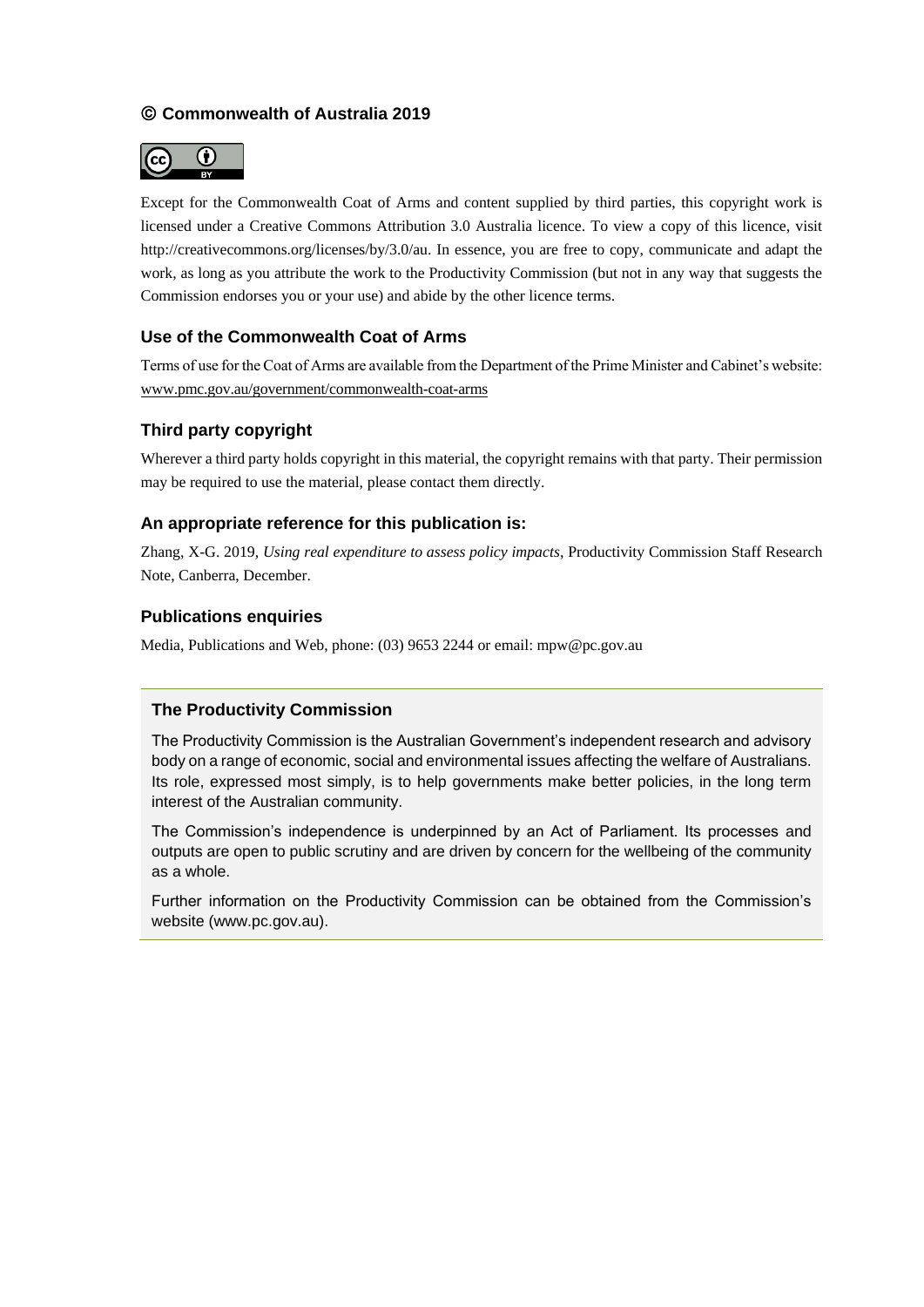## **Contents**

|   | Introduction                                                     |    |
|---|------------------------------------------------------------------|----|
|   | Welfare results are reported in a number of ways                 | 2  |
|   | An alternative national-accounts-based measure: real expenditure | 3  |
|   | <b>Appendixes</b>                                                |    |
| A | Measuring real GNA in a global CGE model with full BoP data      | 9  |
| B | Measuring real GNA in CGE models with limited BoP data           | 14 |
|   | <b>References</b>                                                | 19 |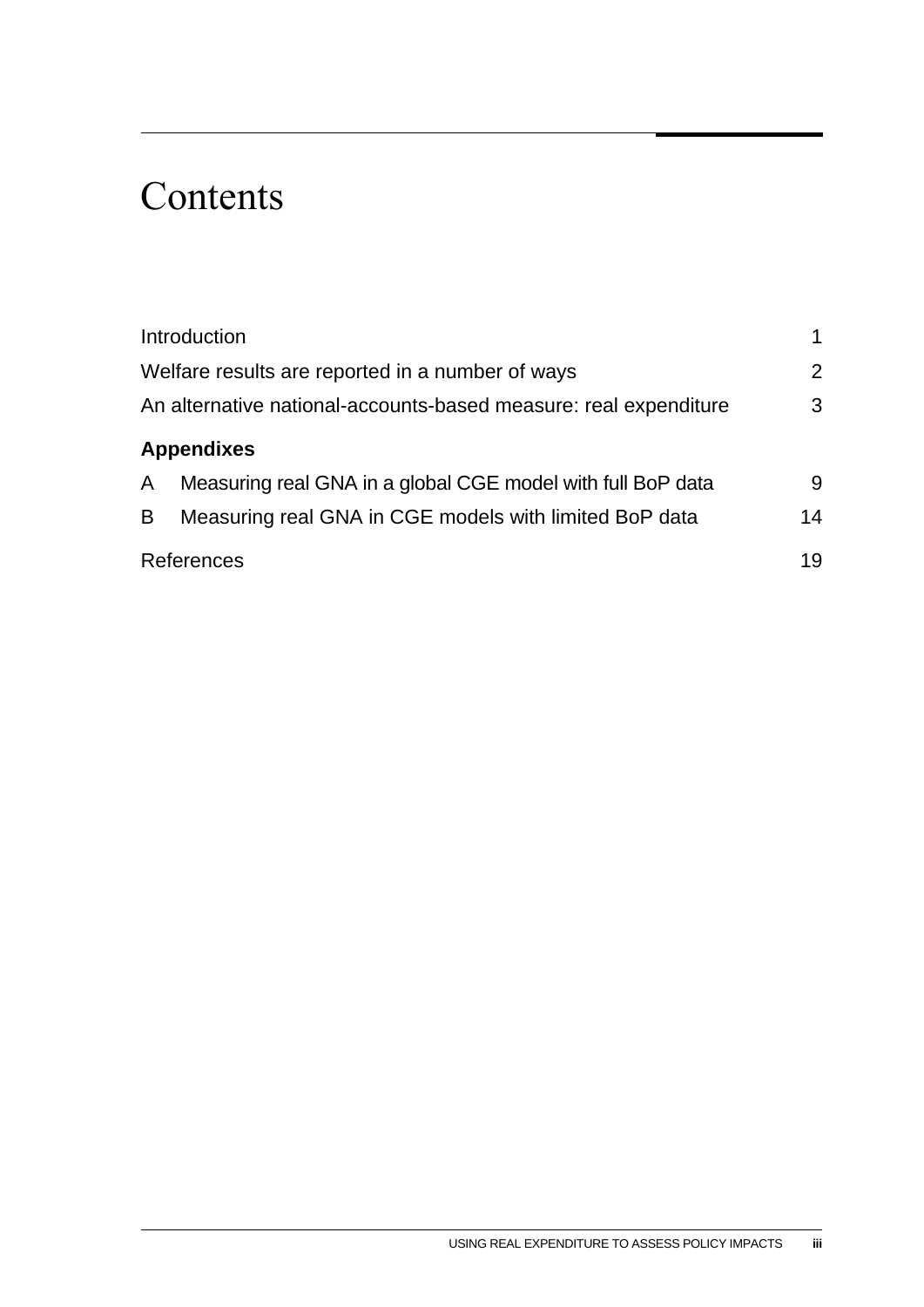## <span id="page-3-0"></span>Using real expenditure to assess policy impacts \*

#### **Key points**

- National-accounts-based measures of activity or income are not suitable as measures of welfare.
- Utility-based measures require a number of theoretical assumptions, cannot be reconciled with data, and are hard to explain to non-technical audiences.
- Real Gross National Absorption (GNA) is a national-accounts-based measure of expenditure and can be interpreted as a measure of welfare.
- It measures the purchasing power of income earned by residents (from domestic and overseas sources), reflecting net payments overseas and relative prices.
- It offers an intuitive framework for explaining and decomposing changes in national expenditure, whether in CGE or macroeconomic models.

### **Introduction**

<u>.</u>

Measuring the economy-wide welfare impact of policy and other changes remains a challenge. With changing trade policies in foreign markets, patterns of productivity slowdown in developed countries, and debate on the relative merits of competing public infrastructure investments, accurately gauging welfare implications for Australians is important. Simple national-accounting aggregates (such as GDP or private consumption) tell only part of the story, while more theoretically complete, utility-based measures are harder to relate to policy-makers and non-technical audiences.

This note proposes real Gross National Absorption (GNA) as a measure of the overall impacts on a national economy of policy changes in applied analyses. It is derived from national accounts data, and shows the extent to which changes in national income increase the purchasing power of residents. Being based in national accounts, it is easily calculated and decomposed, aiding interpretation and explanation of results to non-technical audiences (an advantage over utility-based measures such as equivalent variation (EV), which cannot be easily linked to national accounting aggregates). By design GNA includes factors

<sup>\*</sup> The author is grateful to Patrick Jomini and Tim Murray for helpful comments and discussions. The views expressed here are the author's only and do not necessarily reflect those of the Productivity Commission. Correspondence: xzhang@pc.gov.au.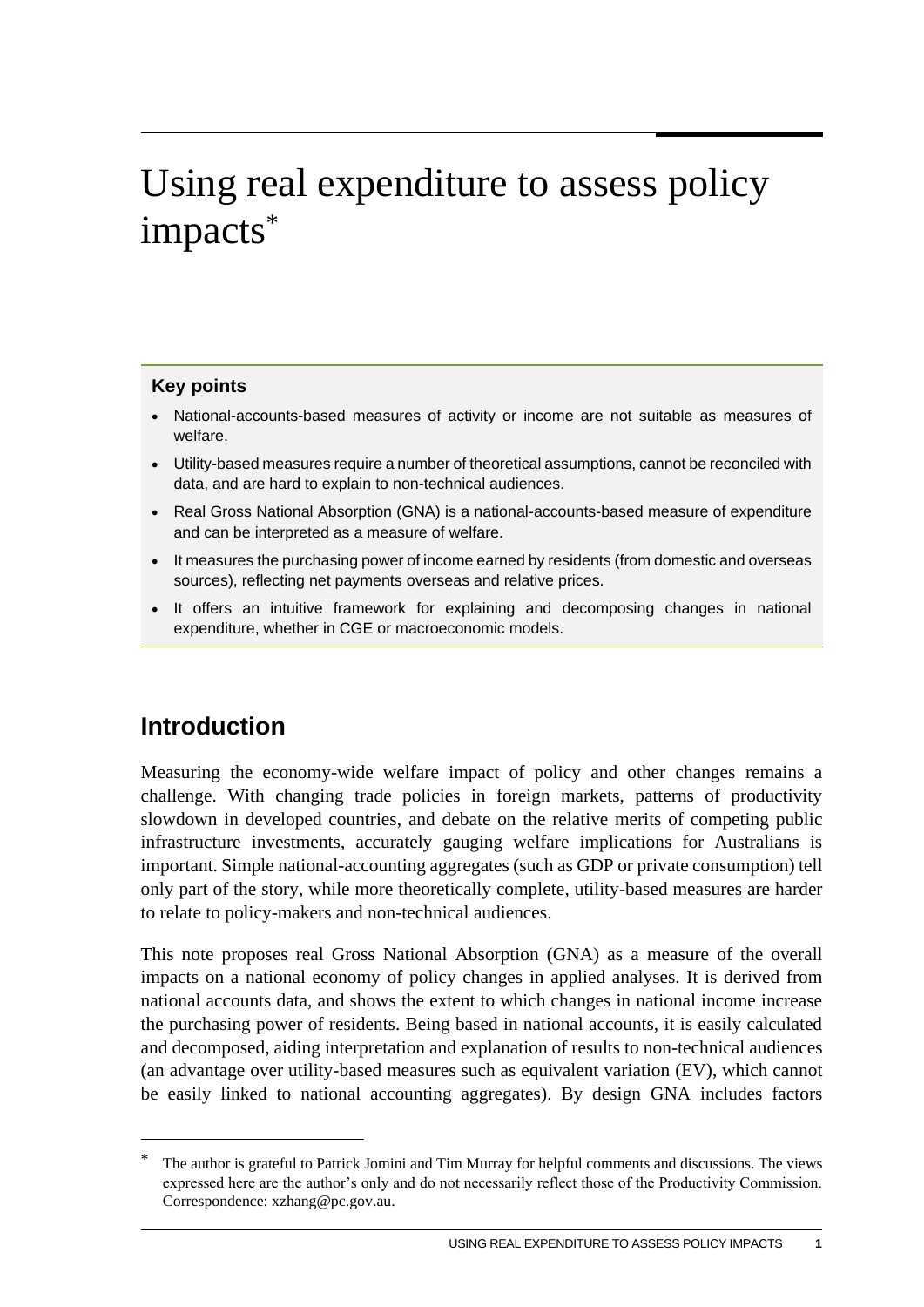<span id="page-4-0"></span>typically omitted from other national accounts indicators, including savings, net income from overseas, and changes in relative prices (an advantage over other macro-aggregates such as GDP and consumption).

The first section of this note outlines two widely-used approaches to measuring welfare: utility-based measures and national-accounts-based measures. The next section explains the GNA approach, its derivation and interpretation. Technical material in the appendixes provides examples using applied models (code and data), and compares the results to other national accounting aggregates.

### **Welfare results are reported in a number of ways**

CGE models are used to assess the impacts of policy changes on a country. A number of results are typically reported to support these assessments, including industry-level variables like output, employment and prices, as well as macroeconomic variables like GDP, consumption and the trade balance. Measuring welfare is more challenging, and analysts use two main approaches , each with their own advantages and limitations.

### **Utility-based measures**

1

Applied CGE modellers frequently use utility-based measures to show the welfare impacts of policy changes. For example, EV is one such welfare measure, showing the money-metric utility that households obtain from the consumption of goods and services. 1 These types of indicators are complicated to measure and explain, because they rely on assumptions about people's preferences. Not being linked to national accounts data, exposition of the mechanisms driving changes, and attempts to reconcile those changes with other reported results, can be difficult.

Utility-based measures omit important components of domestic welfare. The EV measure, derived from household consumption, does not account for taxes paid to the government (which finances valuable services) and savings used for investment (which supports future consumption). One method used to address these omissions is to combine household, government and the investment of savings to form a "super household", so that a national welfare measure of EV can be derived from the super household's utility.<sup>2</sup> This approach, however, is not based on the theory underpinning the CGE models, as the investment and government demands are not derived from the same utility-maximising behaviour as

<sup>&</sup>lt;sup>1</sup> For example, the LINKAGE model uses an EV measure, derived from an extended linear expenditure system (ELES) (van der Mensbrugghe 2005). The MONASH model calculates a welfare measure as differences in the Laspeyres and Paasche indexes of real household expenditure (Dixon and Rimmer 2002).

<sup>&</sup>lt;sup>2</sup> For example, the GTAP model uses an EV measure based on a utility function for a "super household" in each country; the utility function is a Cobb-Douglas function of real expenditure on private consumption, current public expenditure and net savings (Hertel 1997).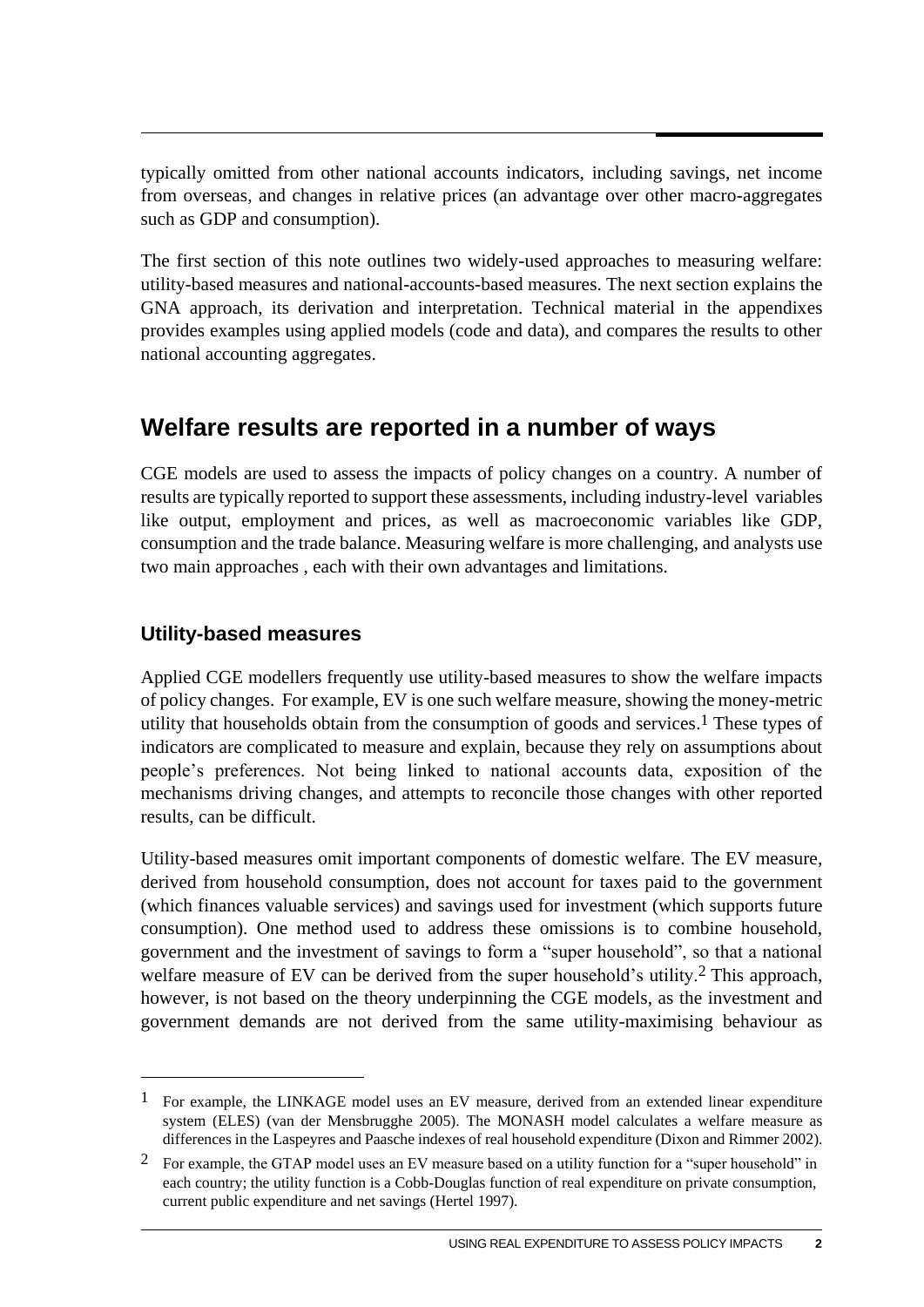<span id="page-5-0"></span>household consumption. This exacerbates the challenges associated with reconciling the measures with national accounts data, and further complicates exposition and interpretation.

#### **National-accounts-based measures**

National-accounts aggregates are also used to gauge the welfare impacts of policy change. GDP and other indicators of national income are straightforward to calculate and frequently reported in CGE model results. However, GDP shows the goods and services that are produced by a country (or the factor payments made in a country), which are not necessarily consumed (or received) in full by residents. Welfare is determined not only by how much income a country can generate, but by how many goods and services residents could purchase with that income. Purchasing power has to be taken into account if national income is used as a welfare measure.

A measure of the purchasing power must relate income to a relevant price index. For example, Dixon (2016) defines a measure of real income as nominal GDP deflated by the consumer price index (CPI), instead of the GDP deflator. It is argued that the CPI captures terms of trade effects, which are absent from the GDP deflator. However, the CPI is based on private household expenditure, which uses only part of a country's total income. Further, as an income measure, GDP includes returns accruing overseas, so further corrections are required.

## **An alternative national-accounts-based measure: real expenditure**

An alternative measure, proposed in this paper, is real GNA, a measure of real national expenditure. This measure combines the strengths of utility-based and national-accountsbased approaches. It incorporates all of the components found in utility-based measures the amount of household and government consumption national income can generate, domestically sourced savings and investment net of overseas payments, all converted to implicit quantities or real values through appropriately defined deflators — but it calculates those components from pre-existing national-accounting aggregates.

The measure of real GNA is explained in this section. The explanation starts with a derivation from the nominal national-accounting variables, and then uses deflators to illustrate their real components. The process setting out the derivation not only provides a foundation for the measure, but also provides an intuitive guide for exposing results (both in terms of results from models, as well as changes in reported macro-statistics). By tracking through the components of real GNA via the sequence of macro-accounting identities and price differentials, policy analysts have a structured way of explaining the mechanisms driving the impacts on the whole economy that could result from policy changes.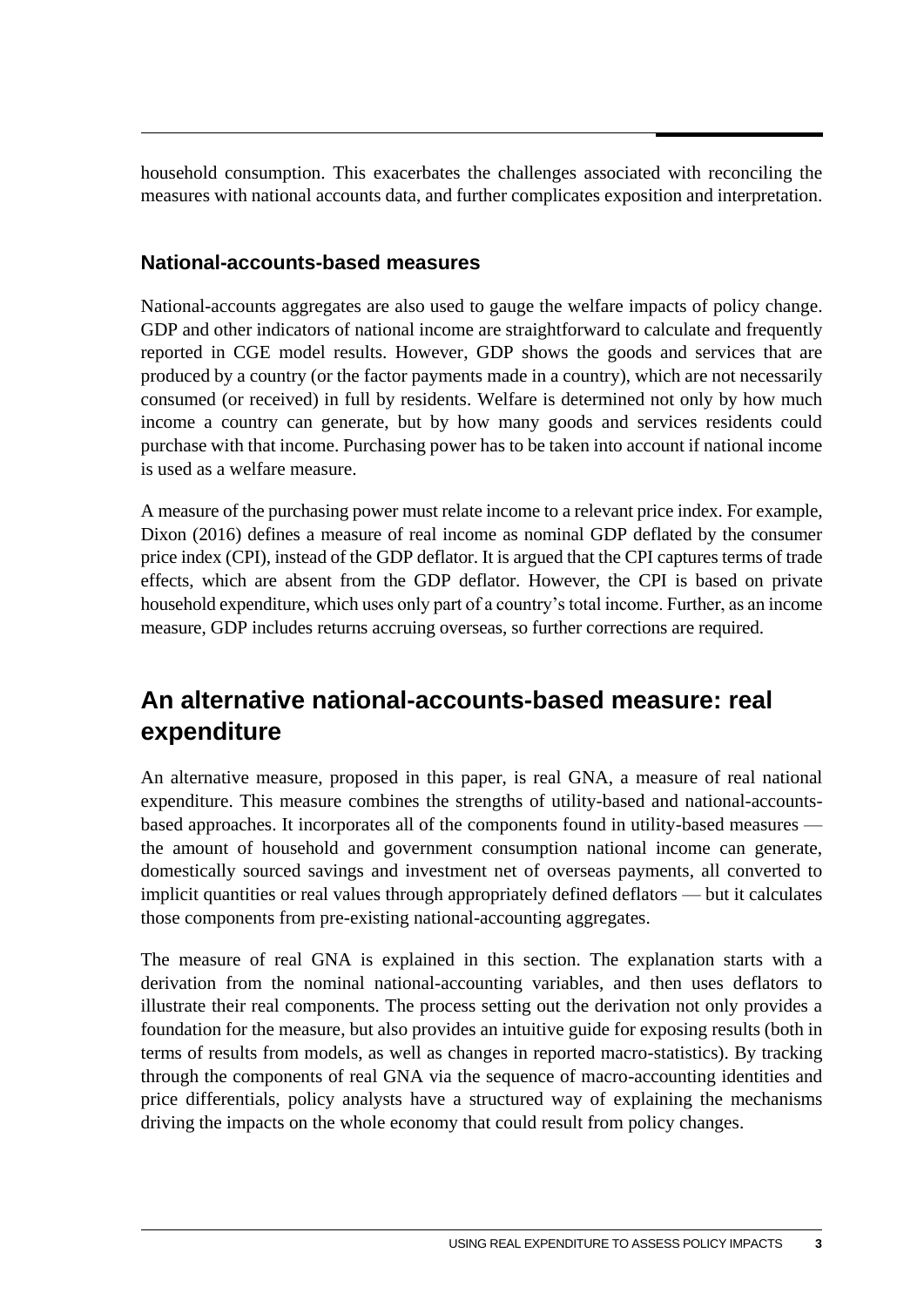#### **Deriving a measure of real expenditure from national accounting relationships**

National income can be measured from the production and consumption sides. On the production side, national income is equal to the value of sales of all goods and services that a country produced for final users. In the system of national accounts, this is called Gross Domestic Product (GDP), defined as the value of goods and services used by households (C) and government  $(G)$ , for final consumption and investment  $(I)$ , and for export  $(X)$ , net of imports (M):

$$
GDP = C + G + I + (X - M) = GDA + TAB
$$
\n<sup>(1)</sup>

The sum of consumption, government and investment is referred to as Gross Domestic Absorption  $(GDA)^3$  and the difference between exports and imports is the trade account balance (TAB) (set out in a country's balance of payments (BoP)).

Nominal GDP is also equal to the sum of factor incomes, which is the same as industry value added. If imports are subtracted from C, G and I, GDP can be rearranged as the value of domestic production:

$$
GDP = C^{Dom} + G^{Dom} + I^{Dom} + X \tag{2}
$$

Equation (2) shows the sources of national income in terms of sales of produced goods and services. It does not show how such income is spent by residents.

GDP is an accurate measure of national income if no foreign income is included. In an open economy where foreign factors may be used in domestic production, a more accurate measure of national income is given by Gross National Product (GNP)4, which is defined as GDP plus the income accruing domestically for locally-owned factors used in foreign countries (D), minus the income paid to foreigners for the factors they own locally (F). The difference between the receipts (D) and payments (F) is a country's income account balance (IAB) in its BoP:

$$
GNP = GDA + (X - M) + (D - F) = GDP + IAB
$$
\n(3)

If the current account is not balanced, the difference is made up by net investment; for example, a deficit is financed by net inflows of investment from overseas, with national investment (I) greater than national savings (S),

$$
(M - X) + (F - D) = I - S \tag{4}
$$

Equation (4) shows that national income can be measured in two ways. On the left-hand side, the current account balance (CAB) plus GDA gives the production-side measure of national income, GNP. On the right-hand side of the equation, the capital account balance (KAB)

1

<sup>3</sup> GDA is also referred to as gross national expenditure (GNE).

<sup>4</sup> GNP is also referred to as gross national income (GNI).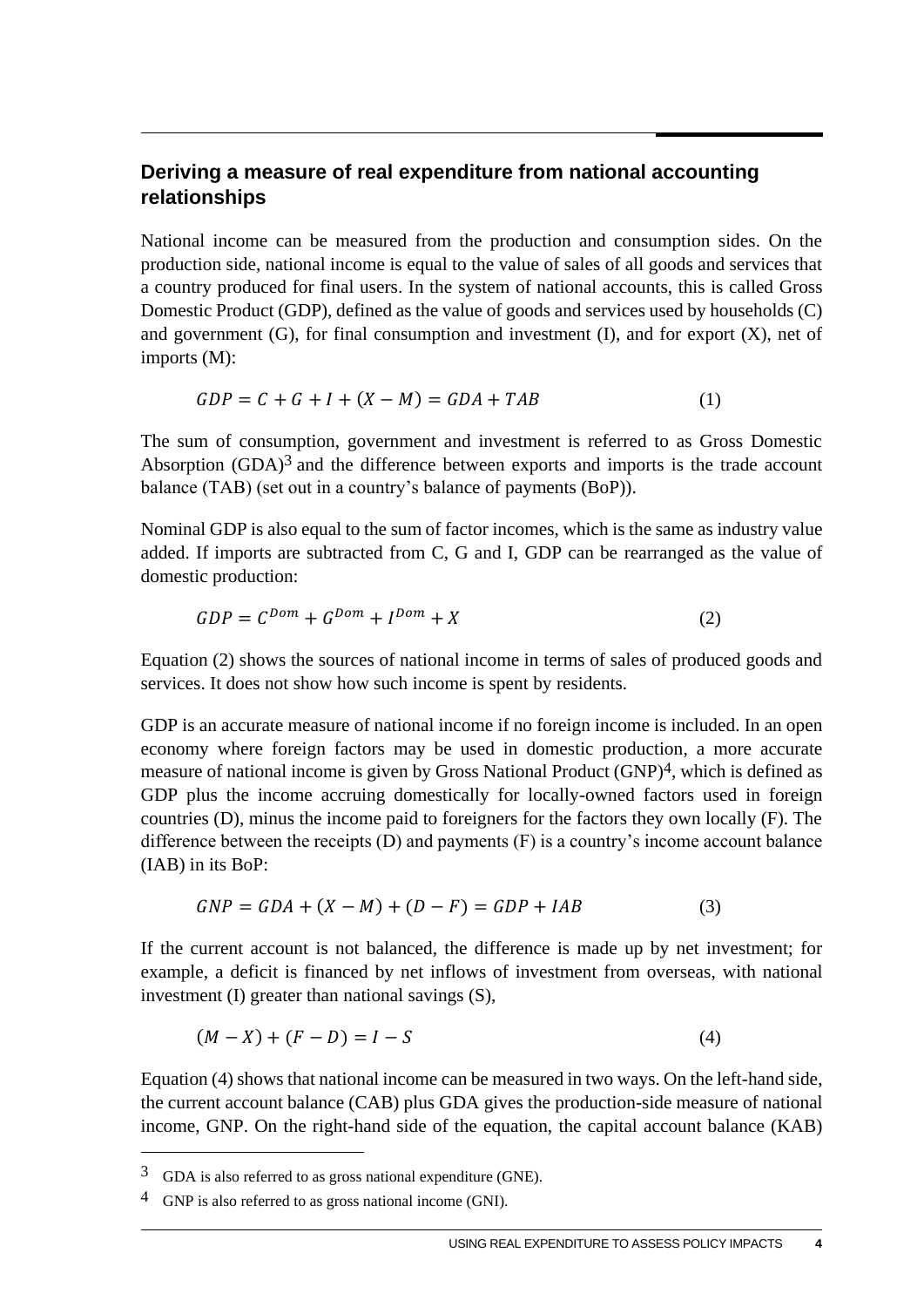plus GDA produces a consumption-side measure of national income. The two measures of national income are identical in nominal terms. However, they are not necessarily the same in real terms. This is because the product composition of a country's capital account is not the same as the composition of its current account, and therefore the price deflators are likely to be different. To distinguish it from GNP, the consumption side measure of national income is referred to in this paper as Gross National Absorption (GNA). It is defined as GDA plus savings net of investment, or the KAB:

$$
GNA = GDA + (S - I) = C + G + S \tag{5}
$$

As a component of GDA, investment (I) can be cancelled out on the middle of equation (5), leaving GNA expressed as a measure of national expenditure on C, G and S only. National saving (S) represents the expenditure on capital goods, invested in the home or foreign countries. S is not necessarily equal to I, as saving can be invested overseas.

The equations above show the relationship between national income (GNP) and expenditure (GNA) in nominal terms. Equation (5) can be used to explain changes in the composition of spending, and equation (3) changes in the composition of income. This can be linked back to sales of domestic production through equation (2), and foreign accounts via (4).

#### **Welfare comes from what a country can buy with its income**

A country's welfare is not solely determined by its income from sales of its products (GNP), but more importantly by the goods and services it can buy with that income. This is the purchasing power, or real expenditure, of a country's national income, which is captured by real GNA.

Let  $Q_{(r)}^{GNA}$  denote real GNA for country *r*. It can be derived as nominal GNA deflated by a price index,  $P_{(r)}^{GNA}$ . By defining  $P_{(r)}^{GNA}$  as the quantity-share weighted average of the prices of its three components  $(P_{(r)}^C, P_{(r)}^G$  and  $P_{(r)}^S$ ), the following identity is implied:

$$
Q_{(r)}^{GNA} = Q_{(r)}^C + Q_{(r)}^G + Q_{(r)}^S
$$
\n(6)

The key practical challenge in this calculation is the savings price index  $P_{(r)}^S$ . Unlike  $P_{(r)}^C$ and  $P_{(r)}^G$  (which can be derived from the prices of goods and services purchased by households and government),  $P_{(r)}^S$  has to be derived from the prices of all inputs to the capital purchased with the savings. Appendix A contains a numerical example illustrating the data required for an accurate derivation of  $P_{(r)}^S$ .

Alternatively,  $Q_{(r)}^{GNA}$  can be calculated as  $Q_{(r)}^{GNP}$  adjusted by real BoP,  $Q_{(r)}^{BOP}$ . This is because the gap between  $Q_{(r)}^{GNA}$  and  $Q_{(r)}^{GNP}$  is the real difference between the capital and the current account. By combining equations (5), (3) and (4), and deflating the elements, real GNA is equal to: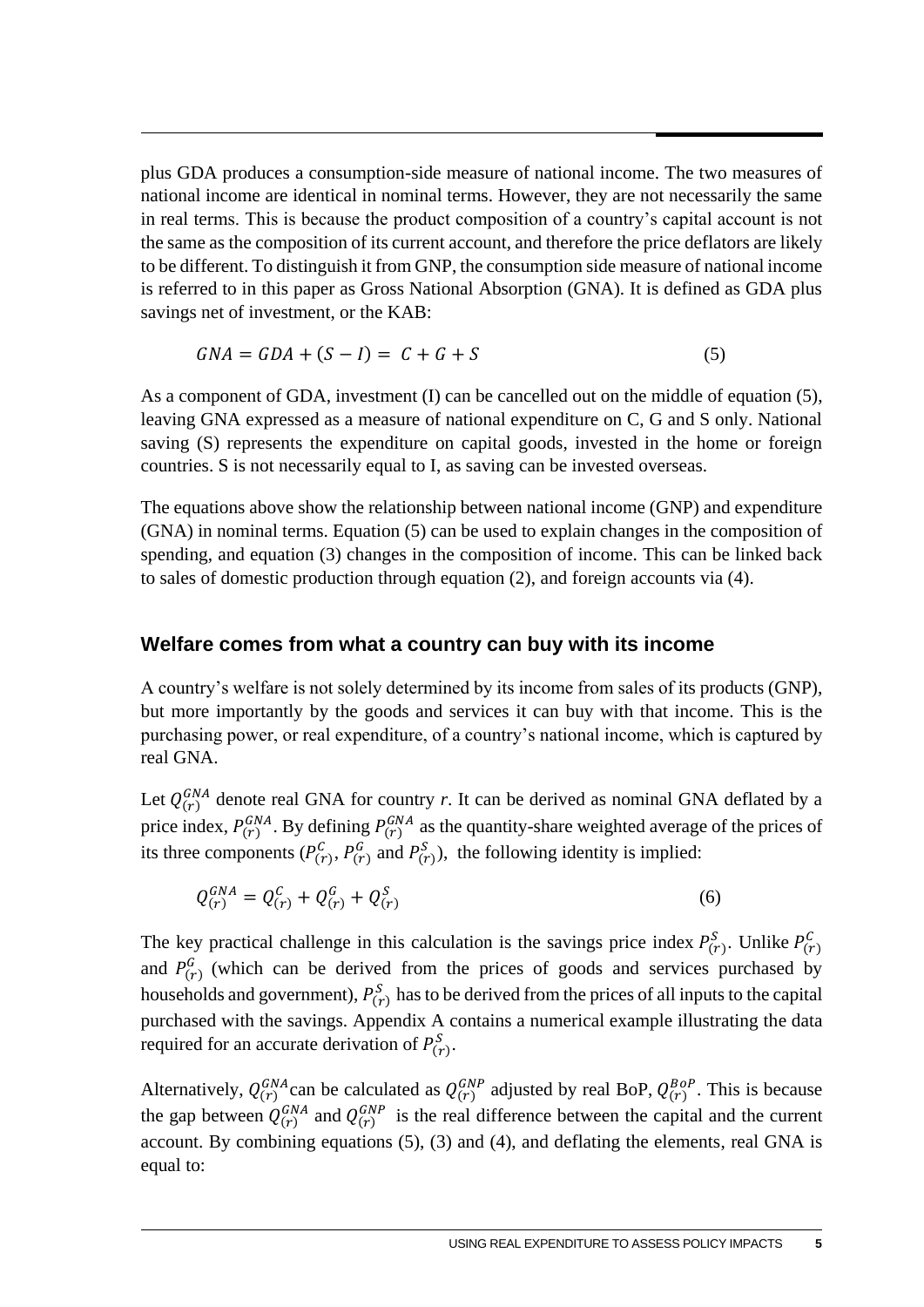$$
Q_{(r)}^{GNA} = Q_{(r)}^{GNP} + (Q_{(r)}^{S} - Q_{(r)}^{I}) - (Q_{(r)}^{X} - Q_{(r)}^{M}) - (Q_{(r)}^{P} - Q_{(r)}^{F})
$$
  
=  $Q_{(r)}^{GNP} + (Q_{(r)}^{KAB} - Q_{(r)}^{TAB} - Q_{(r)}^{IAB})$   
=  $Q_{(r)}^{GNP} + Q_{(r)}^{BOP}$  (7)

This implies that the GNA price deflator,  $P_{(r)}^{GNA}$  can also be derived as a quantity-share weighted average of the GNP deflator  $P_{(r)}^{GNP}$  and BoP price index  $P_{(r)}^{BOP}$ . The GNP deflator  $P_{(r)}^{GNP}$  is easy to calculate. However, the calculation of  $P_{(r)}^{BOP}$  is more complicated. It is the difference between the price indexes for the current account and capital account balances. Each of these price indexes needs to be calculated separately. For example, the price index for TAB,  $P_{(r)}^{TAB}$ , is the export price index  $P_{(r)}^{X}$  minus the import price index  $P_{(r)}^{M}$ , weighted by their respective quantity shares. Note that  $P_{(r)}^{TAB}$  is not a measure of the terms of trade (ToT is defined as the ratio of  $P_{(r)}^{X}$  to  $P_{(r)}^{M}$ ). It measures the effect of ToT changes on the real balance of a country's trade account.

As  $P_{(r)}^{BOP}$  is a price difference in a country's BoP accounts, it could take a positive or negative value, which leads to a positive or negative  $Q_{(r)}^{Bop}$  for an individual country. Globally,  $Q_{(r)}^{Bop}$ must sum to zero, because the gain or loss for any individual country is just a transfer of real income from or to other countries.

The link of  $Q_{(r)}^{GNA}$  with  $Q_{(r)}^{GNP}$  and  $Q_{(r)}^{BOP}$  in equation (7) provides an intuitive explanation of why real GNA can be used to assess welfare. It shows that a country's welfare depends not only on how many real goods and services it can produce  $(Q_{(r)}^{GNP})$ , but also on the net gains it can obtain from foreign trade and investment with other countries  $(Q_{(r)}^{Bop})$ . The latter is due to the relative price differences between countries. For example, if the price of exports is higher than the price of its imports, a country receives a net income gain from trade. Similarly, if the price of foreign capital goods that a country purchases is lower than the price of home capital goods that foreign countries purchase, the country has a net gain from its capital account because the same savings can purchase more foreign capital goods. Such gains can also be described as increases in the purchasing power of a country's nominal income.

The components of equation (7) allows for a detailed analysis of how national income is produced and how it is redistributed between countries by the differences in their terms of trade and investment.

#### A graphical explanation of real income and expenditure

The relations between real income and expenditure and their implication for welfare comparison can be illustrated using a simple two-country world model, shown in figure 1. In the figure, the right and left panels show the income and expenditure of countries A and B, respectively. It is assumed that the price of output is higher in country A than in country B. On the production side, each country produces output Y at price P, consumes D and export the rest  $(Y - D)$ . Its national income can therefore be calculated as equal to P<sup>\*</sup>Y. As one country's exports is the other country's imports, by swapping the areas of exports, each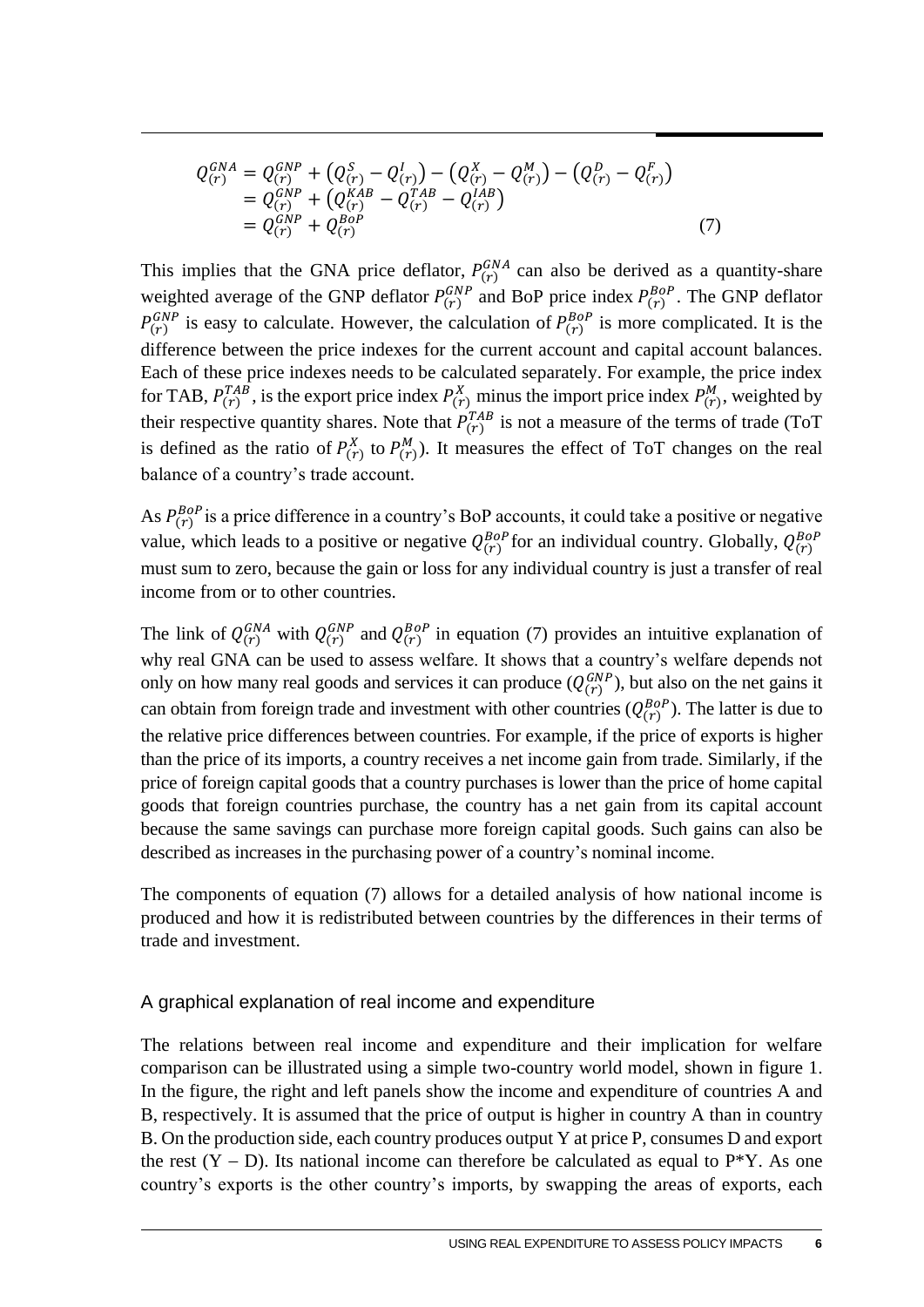country's consumption E can be shown as equal to D plus import  $(E - D)$ . National expenditure can therefore be calculated as equal to P\*D plus the area of its imports (or the other country's exports). As trade is balanced (the areas of exports and imports are equal), national income and expenditure must be equal in nominal terms. However, their real income and expenditure are not equal: country A consumes more goods than it produces, while country B produces more goods than it consumes. Therefore, a net gain, measured as the gap between Y and E, is transferred from B to A. This is because country A enjoys a beneficial terms of trade, which results in country B exporting more in real terms to balance its trade with A. This gives country A's income a greater purchasing power.

#### Figure 1 **Income and expenditure in a two-country world model** P Country A's income Country B's income and expenditure and expenditure  $(X_B = M_B)$  $(X_A = M_A)$  $S_A$  $S_B$  $P_A$  $\mathsf{P}_{\mathsf{B}}$  $D_B$  $D_A$ **B** produces A consumes **B** imp A dom-A exp more than it more than it consumes produces  $Y_B > E_B$  $E_A > T_A$ B exp **B** dom A imp Y<sub>A</sub>E<sub>A</sub>  $Q_A$  $Y_B E_B$  $\circ$  $D_A$  $Q_B$ D<sub>R</sub>

#### Measuring the effects of a policy change

The effect of a policy change can be described by the changes in real expenditure (GNA), defined as a sum of the changes in the consumptions of household and government and national savings:

$$
\Delta Q_{(r)}^{GNA} = \Delta Q_{(r)}^C + \Delta Q_{(r)}^G + \Delta Q_{(r)}^S \tag{8}
$$

Alternatively, it can be defined in terms of the changes in real income (GNP) plus the changes in real BoP accounts:

$$
\Delta Q_{(r)}^{GNA} = \Delta Q_{(r)}^{GNP} + \Delta Q_{(r)}^{BoP} \tag{9}
$$

This expression can be manipulated further to express  $\Delta Q_{(r)}^{GNA}$  as a function of changes in income and change in external relative prices: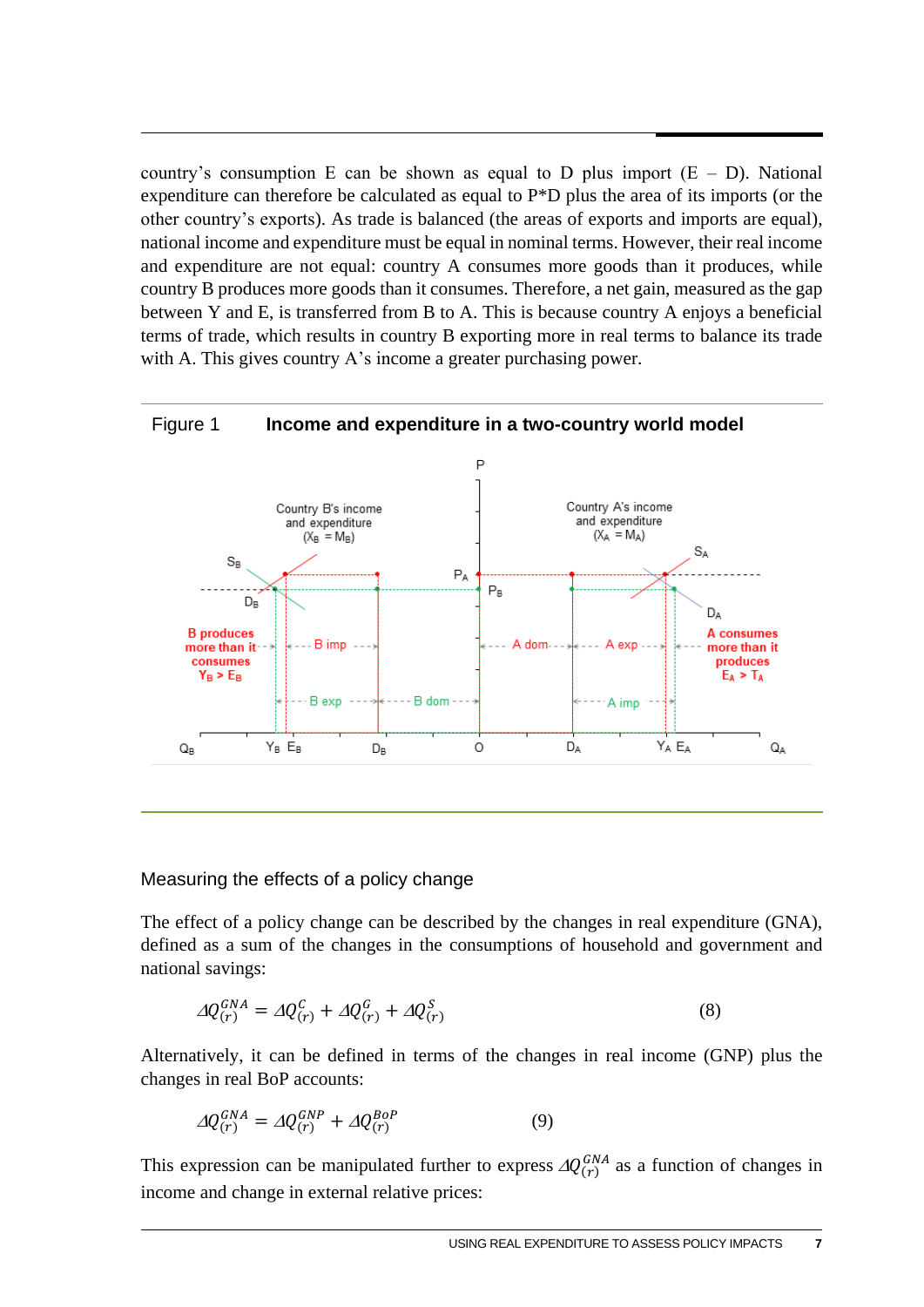$$
\Delta Q_{(r)}^{GNA} = \Delta Q_{(r)}^{GNP} - \Delta P_{(r)}^{Bop} \tag{10}
$$

where  $\Delta P_{(r)}^{BOP}$  is the changes in the price index for the BoP. This is because the changes in nominal BoP must equal zero, so that  $\Delta Q_{(r)}^{Bop} = -\Delta P_{(r)}^{Bop}$ . Since  $\Delta Q_{(r)}^{Bop}$  can be replaced by  $-\Delta P_{(r)}^{BOP}$ , it can be replaced with the following sum of price changes,

$$
\Delta Q_{(r)}^{Bop} = \Delta P_{(r)}^{TAB} + \Delta P_{(r)}^{IAB} - \Delta P_{(r)}^{KAB}
$$
\n(11)

Note that the three components of  $AP_{(r)}^{Bop}$  capture the effects of changes in relative prices in a country's current and capital accounts, or the terms of trade and investment effects. This implies that the welfare effects of a policy change can be explained by changes in real income, from a country's production, and changes in net transfers from other countries that are due to the changes in the terms of trade, investment and factor prices. So welfare changes are a function of changes in the income produced by residents, adjusted for any changes in purchasing power of this income.

Although the basic idea behind the concept of real expenditure is straightforward, there are practical difficulties in measuring real expenditure in CGE models. This is partly due to the lack of detailed information on bilateral BoP accounts, especially on the flows of investment between countries. Without such information, an important component in calculating real GNA, saving price index, cannot be accurately calculated. In appendix A, a global CGE model is used as a numerical example to show what additional data are required for accurately measuring real GNP and GNA. In appendix B, two examples of other CGE models are also used to show, if the required BoP account data are unavailable, what alternative methods can be applied to obtain an approximate measure of real GNA, which can still be interpreted as a welfare indicator in those models.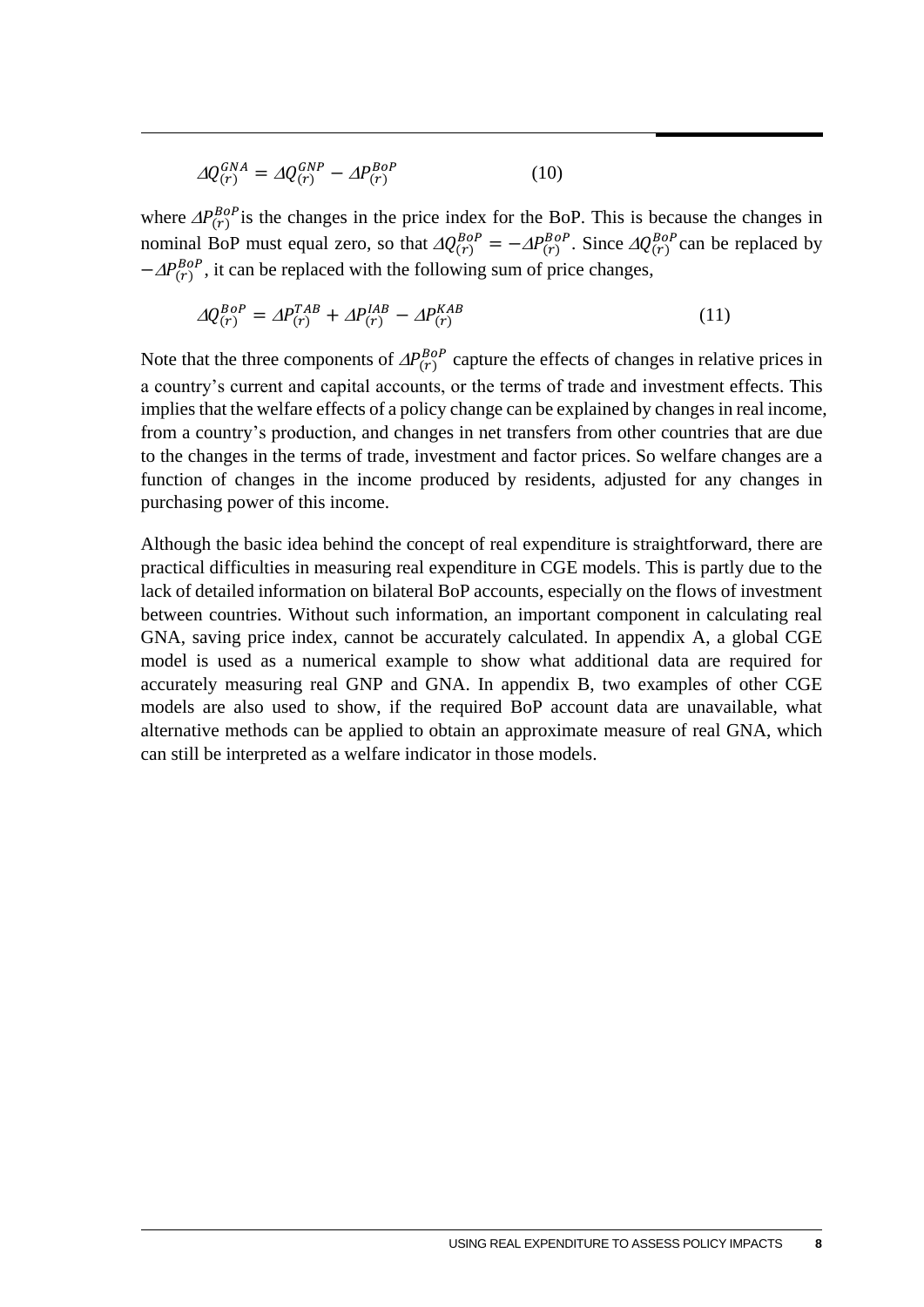## <span id="page-11-0"></span>Appendix A: Measuring real GNA in a global CGE model with full BoP data

In this appendix, a modified GTAP model with an extended database that includes the existing trade matrix and two new matrixes of bilateral capital and investment<sup>5</sup> is used to demonstrate how accurate measures of real national income (GNP) and expenditure (GNA) are computed.

### **Model and database extension**

<u>.</u>

The modification is based on the version 6.2 of the GTAP model (Hertel and McDougall 2003) and version 7.0 of its database (Narayanan and Walmsley 2008). With foreign capital ownership, it is assumed that the firm's demand for capital is a CES composite of domestic and foreign capital stocks. The after-tax incomes of foreign capital owners are transferred from countries where the capital is located to their owner countries. The bilateral foreign capital income matrix for five economies and the rest of the world is shown in table A1.

| Table A1<br>Foreign income matrix for selected countries (US\$ billion) |            |                                        |             |              |            |              |            |         |
|-------------------------------------------------------------------------|------------|----------------------------------------|-------------|--------------|------------|--------------|------------|---------|
|                                                                         |            |                                        |             |              | To         |              |            |         |
|                                                                         |            | AUS                                    | <b>CHN</b>  | <b>JPN</b>   | <b>USA</b> | <b>EUN</b>   | <b>ROW</b> | Total   |
|                                                                         | <b>AUS</b> | $\mathbf 0$                            | 0.5         | 1.1          | 7.6        | 4.7          | 5.8        | 19.6    |
|                                                                         | <b>CHN</b> | 0.2                                    | $\mathbf 0$ | 0.6          | 7.4        | 4.3          | 2.8        | 15.3    |
|                                                                         | <b>JPN</b> | 5.0                                    | 5.3         | $\mathbf{0}$ | 108.5      | 50.1         | 46.0       | 214.9   |
| From                                                                    | <b>USA</b> | 27.0                                   | 7.7         | 28.3         | $\Omega$   | 342.9        | 290.9      | 696.8   |
|                                                                         | <b>EUN</b> | 11.9                                   | 5.8         | 10.1         | 282.2      | $\mathbf{0}$ | 205.5      | 515.5   |
|                                                                         | <b>ROW</b> | 4.4                                    | 9.0         | 6.0          | 124.9      | 131.3        | 0          | 275.6   |
|                                                                         | Total      | 48.5                                   | 28.2        | 46.1         | 530.7      | 533.1        | 551.0      | 1,737.7 |
|                                                                         |            | Source: Productivity Commission 2010b. |             |              |            |              |            |         |

<sup>5</sup> This model was used to analyse the effects of various trade agreements for a report on *Bilateral and regional trade agreements* (Productivity Commission 2010a). The details of the model and database are referred to the supplement to the report (Productivity Commission 2010b).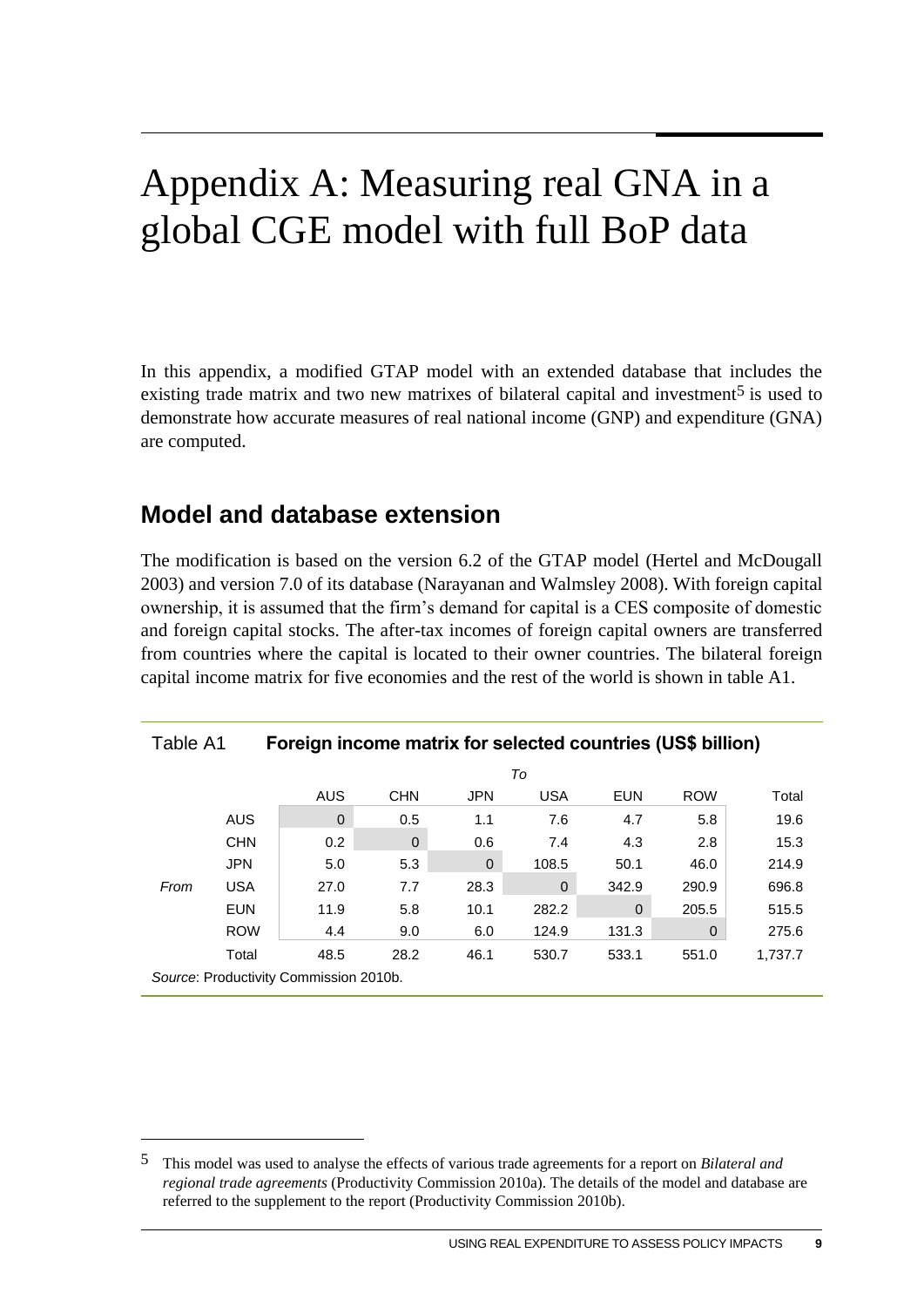The bilateral gross saving-investment matrix is shown in table A2, which is extended from the national saving and investment data, implied in the database with additional data from the IMF's *International Financial Statistics* (IMF).6

| Table A <sub>2</sub> |            | Gross saving-investment matrix for selected countries<br>(US\$ billion) |            |            |            |            |            |         |
|----------------------|------------|-------------------------------------------------------------------------|------------|------------|------------|------------|------------|---------|
|                      |            |                                                                         |            |            | To         |            |            |         |
|                      |            | AUS                                                                     | <b>CHN</b> | <b>JPN</b> | <b>USA</b> | <b>EUN</b> | <b>ROW</b> | Total   |
|                      | <b>AUS</b> | 101.7                                                                   | 0.1        | 0.4        | 6.0        | 2.6        | 2.7        | 113.3   |
|                      | <b>CHN</b> | 1.9                                                                     | 679.9      | 1.9        | 55.6       | 22.3       | 8.7        | 770.3   |
|                      | <b>JPN</b> | 9.9                                                                     | 1.8        | 1,074.0    | 199.0      | 63.9       | 31.3       | 1,380.0 |
| From                 | <b>USA</b> | 22.0                                                                    | 1.1        | 8.8        | 1,453.8    | 179.1      | 131.8      | 1,796.6 |
|                      | <b>EUN</b> | 11.5                                                                    | 1.0        | 3.7        | 251.5      | 2,108.6    | 94.7       | 2,471.1 |
|                      | <b>ROW</b> | 9.5                                                                     | 4.5        | 6.1        | 232.4      | 158.8      | 1,787.1    | 2,198.5 |
|                      | Total      | 156.5                                                                   | 688.2      | 1,095.0    | 2,198.5    | 2,535.2    | 2,056.4    | 8,729.7 |
|                      |            | Source: Productivity Commission 2010b.                                  |            |            |            |            |            |         |

The row totals are the national gross savings, while the column totals are the national gross investment. The differences between national investment and savings are the net foreign investment. Savings can be invested at home and abroad to maximise expected returns.

### **Measuring the effects of a policy change on real GNP and real GNA**

The modified model can now be used to simulate the effects of a policy change on the different measures of national income and expenditure. The policy change is a bilateral, 25 per cent increase in tariffs on goods traded between the USA and China. The simulated changes in real national income, expenditure and utility are presented in table A3.

<u>.</u>

<sup>6</sup> The IMF's financial statistics provide foreign investment flow and stock data (column totals), while the GTAP database provides national saving data (row totals). Bilateral elements are extrapolated using shares from bilateral FDI as reported in CEPII. For details, see Productivity Commission 2010b.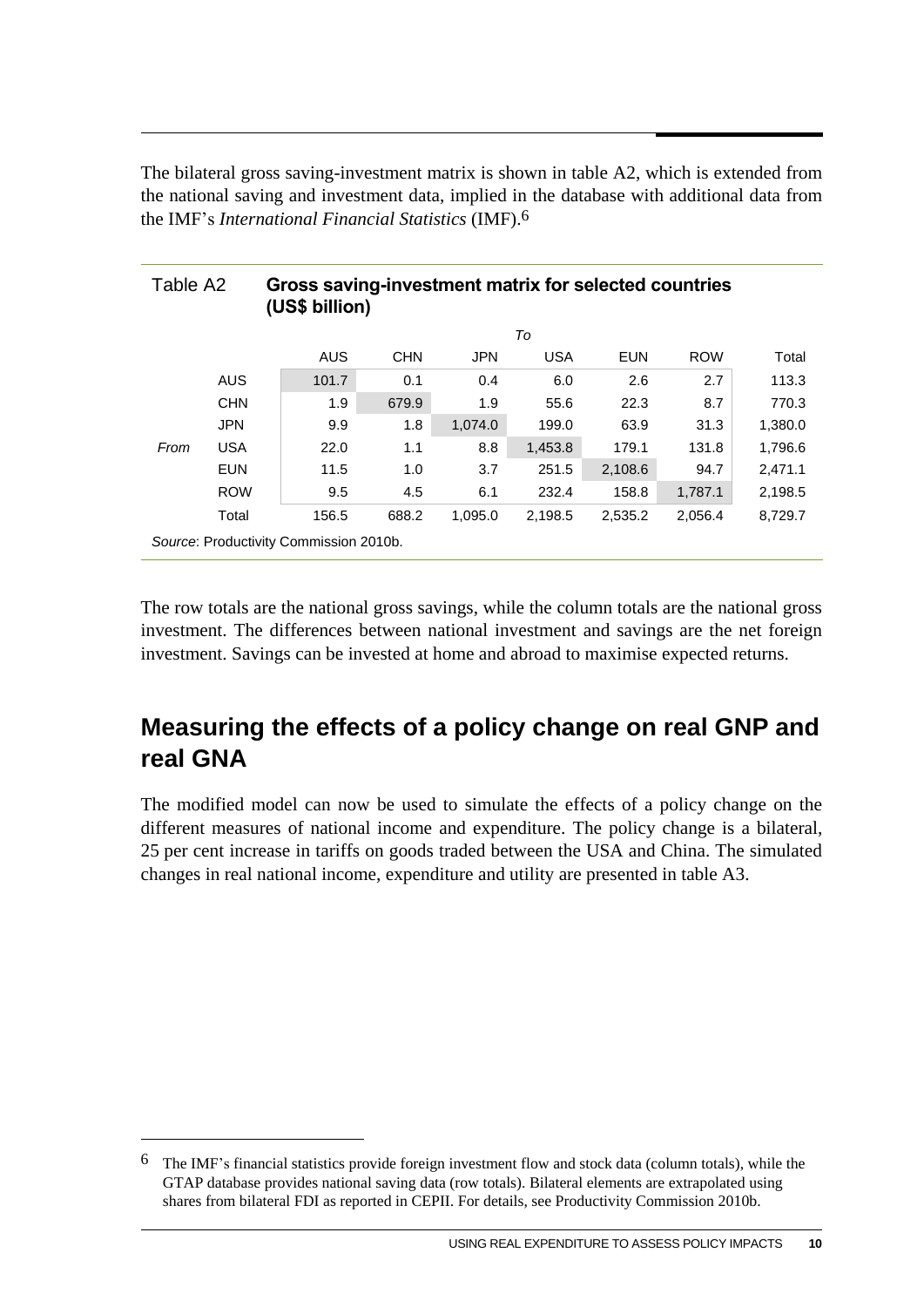| Table A3   | Changes in real GDP, GDA, GNP and GNA with full BoP data<br>(US\$ billion) |          |          |          |  |  |  |
|------------|----------------------------------------------------------------------------|----------|----------|----------|--|--|--|
|            | d_qGDP                                                                     | d_qGDA   | d_qGNP   | d_qGNA   |  |  |  |
| <b>AUS</b> | 0.18                                                                       | 0.18     | 0.12     | 0.13     |  |  |  |
| <b>CHN</b> | $-41.12$                                                                   | $-57.40$ | $-40.04$ | $-57.62$ |  |  |  |
| <b>JPN</b> | 3.12                                                                       | 5.85     | 2.60     | 5.05     |  |  |  |
| <b>KOR</b> | 1.70                                                                       | 2.60     | 1.60     | 2.43     |  |  |  |
| CAN        | 1.77                                                                       | 3.13     | 1.32     | 2.85     |  |  |  |
| <b>USA</b> | $-32.47$                                                                   | $-29.39$ | $-28.35$ | $-24.83$ |  |  |  |
| <b>MEX</b> | 7.28                                                                       | 8.76     | 6.78     | 8.37     |  |  |  |
| <b>EUN</b> | 8.73                                                                       | 12.33    | 6.95     | 10.77    |  |  |  |
| <b>ROW</b> | 12.92                                                                      | 16.04    | 11.13    | 14.95    |  |  |  |
| World      | -37.89                                                                     | -37.89   | $-37.89$ | -37.89   |  |  |  |

In this table, the variable d qGNP is defined as the change in real GDP plus the change in the foreign income account balance, that is, the real income generated by the use of capital abroad, net of the real income paid to foreign owners of capital.

$$
d_qGNP(r) = d_qGDP(r) + sum\{s, reg, FCapInc(r,k)/100 * qK_j(r,s) \} ; (A1)
$$
  
- FCapInc(s,r)/100 \* qK\_j(s,r)}; (A1)

where  $F$ CapInc(r,s) is the bilateral foreign capital income matrix, shown in table A1, and qK\_j(r,s) is the region *s* demand for capital owned by region *r*.

The variable d\_qGDA is defined as the change in private and public consumption plus the change in gross investment.

$$
d_qGDA(r) = d_qPRIV(r) + d_qGOV(r) + d_qcgds(r); \qquad (A2)
$$

The variable d qGNA is defined as the changes in private and public consumption plus the changes in real savings, aggregated from the capital goods purchased at home and abroad.

$$
d_qGNA(r) = d_qPRIV(r) + d_qGOV(r)
$$
  
+ sum{s, reg, GSavGInv(r,s)/100 \* qGInv(r,s)}; (A3)

where  $\sigma$ Sav $\sigma$ Inv(r,s) is the bilateral gross saving-investment matrix, shown in table A2, and qGInv(r,s) is the percentage change variable for the investment demand of region *s* for savings from region *r*.

Globally, all measures of production, income and expenditure decrease by the same amount in real terms (table A3). This is because the four measures capture, from different aspects, the production and utilisation of the same real income in the world. Changes in the global allocation of production, income and expenditure differ however across countries. The real GDP and GDA represent the real income and expenditure, produced and consumed within a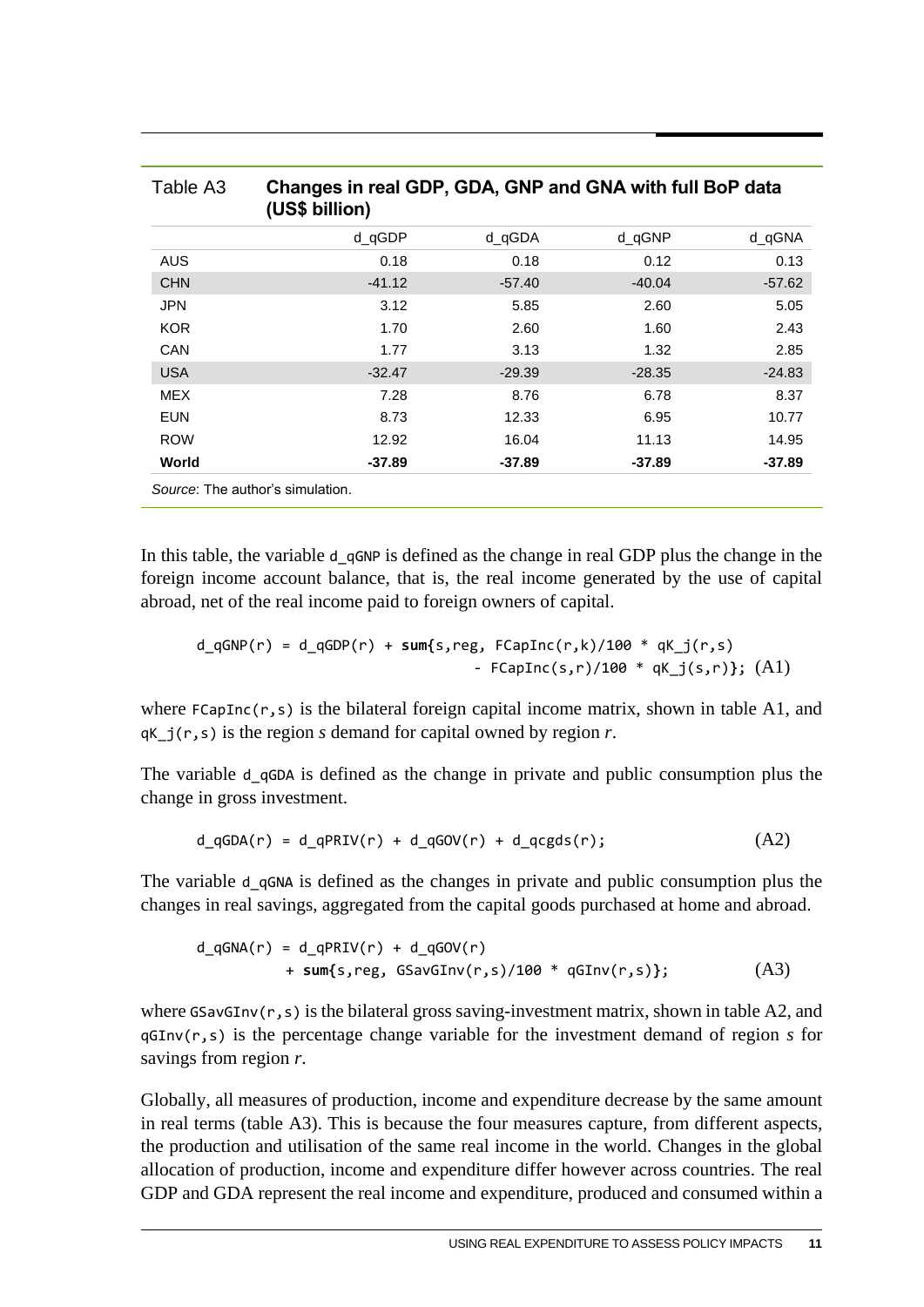country, while real GNP and GNA represent the real income and expenditure, produced and consumed by residents, accounting for any foreign ownership. Real GNP and GNA are indicators of how a country's real income is produced and how this income is consumed by residents. Especially, real GNA indicates the purchasing power of a country's national income, which is an accurate measure of the benefits or losses from a policy change.

### **Decomposing results for real GNA**

As mentioned in the previous section, the change in real GNA can be decomposed into changes in real GNP and the terms of trade and investment effects on the BoP accounts,

$$
d_qGNA2(r) = d_qGNP(r) + d_qBOP(r); \qquad (A4)
$$

where  $d \theta$  qBOP(r) is the real change in the BoP, defined as the difference between the current and capital account balances, caused by international relative price changes,

$$
d_qBOP(r) = d_pTAB(r) + d_pIAB(r) - d_pKAB(r); \qquad (A5)
$$

where  $d$   $pTAB(r)$  is the effect of terms of trade changes on the balance of trade,

$$
d_pTAB(r) = sum\{i, TRAD_COMM, sum\{s, REG, VXWD(i,r,s)/100 * pFob(i,r,s))\} + sum\{m, MARG_COMM, VST(m,r)/100 * pm(m,r)\}
$$
  
- sum\{i, TRAD\_COMM, sum\{s, REG, VIWS(i,s,r)/100 \* pcif(i,s,r)\}\};  
(A6)

 $d$  pIAB(r) is the effect of rental price changes on the balance of foreign income account:

$$
d_pIAB(r) = sum\{s, reg, VOA_cap_j(r,s)/100 * psK_j(r,s)
$$
  
- VOA\_cap\_j(s,r)/100 \* psK\_j(s,r)}; (A7)

where VOA cap  $j(r,s)$  is the bilateral capital stock matrix and psK  $j(r,s)$  is the rental price of capital, net of income tax.

 $d$  pKAB(r) is the effect of investment goods price changes on the balance of capital account:

d\_pKAB(r) = **sum{**s,reg, GSavGInv(r,s)/100 \* pcgds(s) - GSavGInv(s,r)/100 \* pcgds(r)**}**; (A8)

The decomposition of changes in real GNA is shown in table A4.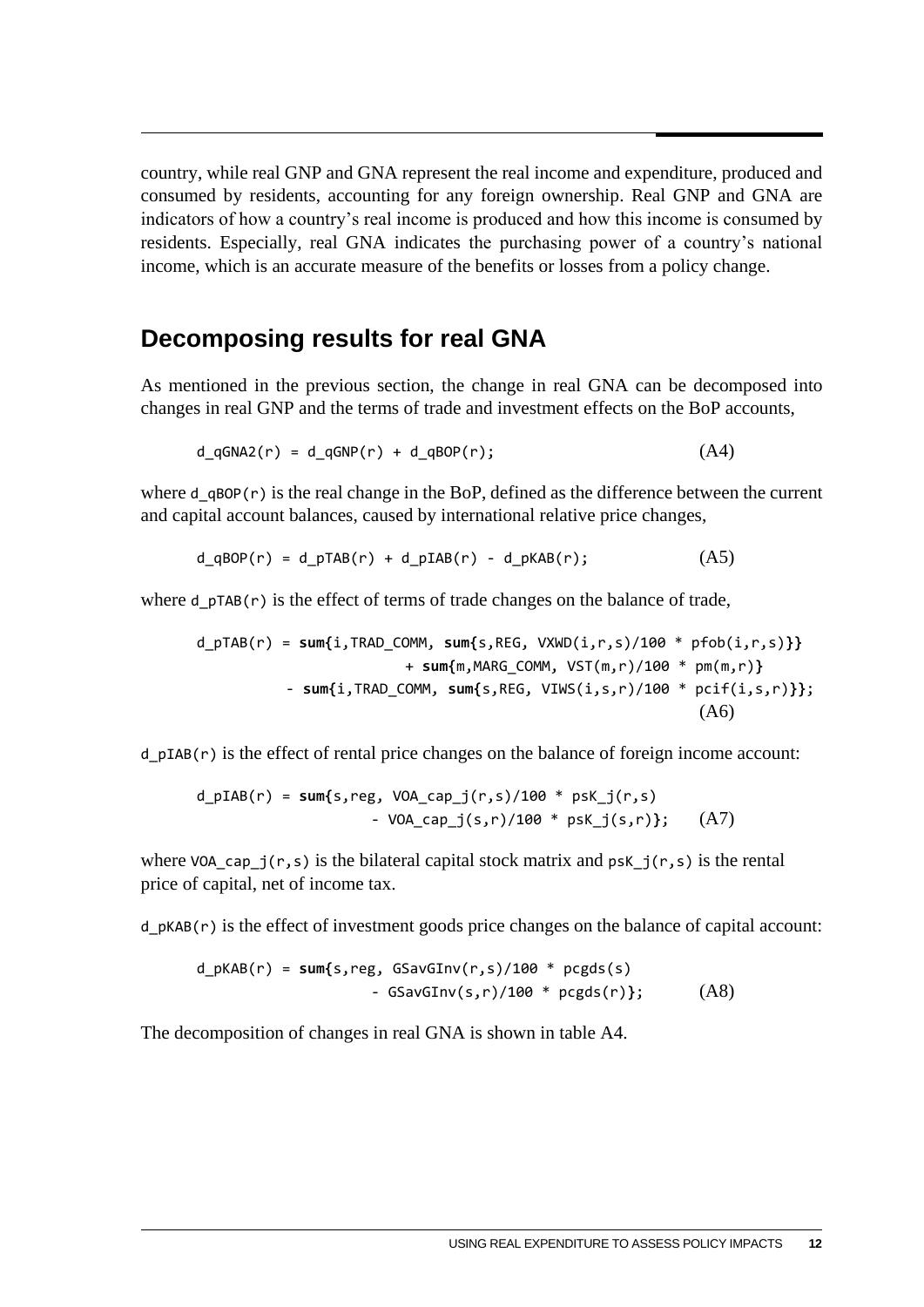| Table A4   |          |          |          | Decomposition of the changes in real GNA (US\$ billion) |         |         |
|------------|----------|----------|----------|---------------------------------------------------------|---------|---------|
|            | d qGNA2  | d gGNP   | d_qBOP   | d pTAB                                                  | d plAB  | d pKAB  |
| AUS        | 0.13     | 0.12     | 0.00     | $-0.01$                                                 | 0.02    | 0.01    |
| <b>CHN</b> | $-57.62$ | $-40.04$ | $-17.57$ | $-17.74$                                                | 0.75    | 0.59    |
| <b>JPN</b> | 5.05     | 2.60     | 2.45     | 3.14                                                    | 0.55    | 1.24    |
| <b>KOR</b> | 2.43     | 1.60     | 0.83     | 1.04                                                    | $-0.04$ | 0.17    |
| CAN        | 2.85     | 1.32     | 1.53     | 1.68                                                    | $-0.38$ | $-0.23$ |
| <b>USA</b> | $-24.83$ | $-28.35$ | 3.52     | 1.65                                                    | $-1.42$ | $-3.28$ |
| <b>MEX</b> | 8.37     | 6.78     | 1.59     | 1.64                                                    | $-0.30$ | $-0.25$ |
| <b>EUN</b> | 10.77    | 6.95     | 3.82     | 3.74                                                    | 1.10    | 1.03    |
| <b>ROW</b> | 14.95    | 11.13    | 3.82     | 4.85                                                    | $-0.29$ | 0.73    |
| World      | -37.89   | $-37.89$ | 0        | 0                                                       | 0       | 0       |

The first column is the results for the alternative measure of changes in real GNA, which are identical to that shown in table A3, where it is derived from the quantity changes in C, G and S. The increase in tariffs on trade between the US and China distorts domestic relative prices in both economies, resulting in a misallocation of resources in both countries. The loss in allocative efficiency is revealed by the decreases in real national income in the two countries: real GNP declines by US\$28.35 billion in the US and US\$40.04 billion in China. Moreover, the tariff increase also affects the international relative prices between countries, which alter the purchasing power of national income produced. The results show that the US benefits from these relative price changes, while China suffers a loss from such changes. These effects are captured by the changes in the two countries' BoP accounts: the US gains by US\$3.52 billion and China loses by US\$17.57 billion. Overall, China's real GNA, declines by US\$57.67 billion, greater than the decline in its production income, GNP, while the US real national expenditure, GNA, declines by US\$24.83 billion, less than its produced national income.

It can also be seen from the table what contributes to the BoP results. In the case of China, the change in its BoP results almost entirely from the worsening of its terms of trade. In the case of the US, the gains in the terms of trade (d\_pTAB) is largely offset by the loss in its net foreign income (d\_pIAB). Therefore, the gains in its capital account dominate the overall gains in its BoP.

This decomposition of changes in real GNA provides an intuitive way of interpreting welfare effects of a policy change. Changes in real GNA can be decomposed into a factor allocation efficiency effect across industries and across borders and a broadly defined terms of trade effect. The former is captured by any change in real GNP, while the latter is captured by the changes in a country's external accounts that result from changes in international relative prices and the changes in quantities that they cause. The change in a country's real GNP represents the gains or losses in physical production. The change in the BoP reflects the changes in the purchasing power of national income, which redistributes the produced national income between countries through variations in international relative prices.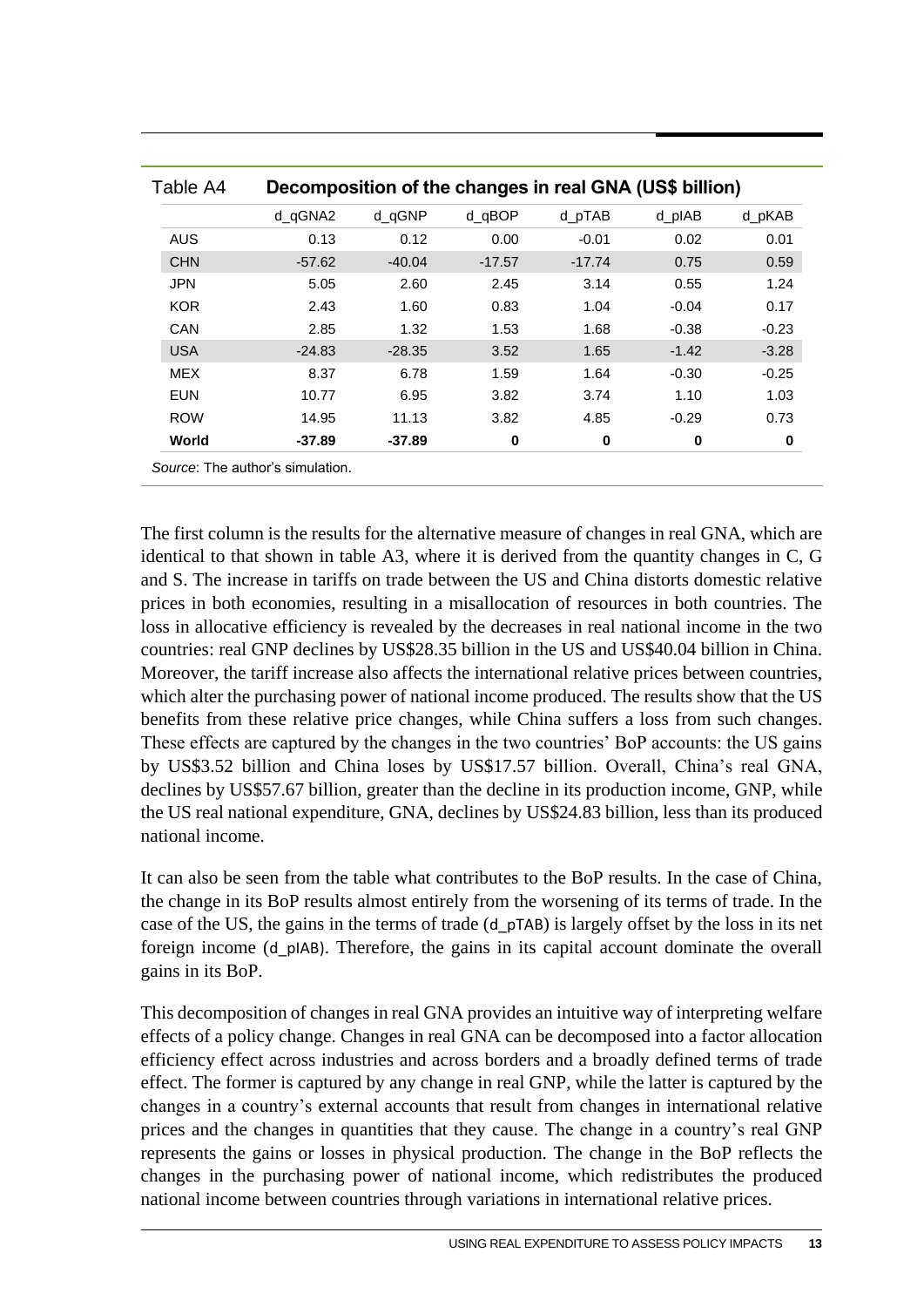## <span id="page-16-0"></span>Appendix B: Measuring real GNA in CGE models with limited BoP data

Most policy-oriented CGE models do not include complete BoP data, particularly, bilateral capital account data, which is required to measure real GNA accurately. In this section, two examples are provided to test the alternative ways of measuring real GNA in CGE models with limited BoP data.

## **Real GNA in a global model without bilateral capital account data**

This section uses the GTAP model and its version 7 database (Narayanan and Walmsley 2008) to show how to calculate real GNA in a global CGE model with limited BoP data. The GTAP database includes only bilateral trade account data. Without the saving-investment matrix, foreign capital investment can only be estimated as net flows between the national saving and investment aggregates that are implied in the database. The model is used to simulate the impacts of the same policy change as used in appendix A, a 25 per cent rise in the US tariffs on the bilateral imports between the US and China.

According to the GTAP model theory, the saving price for a country is defined as the investment goods price for the country, adjusted by a scaling factor.

```
psave(r) = pcgds(r) + sum(s,REG, [[NETINV(s) - SAVE(s)] / GLOBINV] * pcgds(s)); (A9)
```
where  $psave(r)$  and  $pegds(r)$  are the price of saving, net of depreciation, and the price of capital goods. The second term is the scaling factor, which is defined as the world average price of capital goods, weighted by the shares of net foreign investment in global investment. This scaling factor is used to ensure equality between global saving and investment.

Once the saving price is obtained, the real saving  $q$ save $(r)$  can be derived as the nominal saving divided by  $p$ save $(r)$ . Changes in real GNA can then be defined as

$$
d_qGNA(r) = d_pPRIV(r) + d_qGOV(r) + d_qSave(r) + d_qDEF(r); (A10)
$$

where  $d_{\text{q}}$  as a quantitative index for the net savings of country *r*, derived from the nominal income and the saving price,  $p$ save $(r)$ .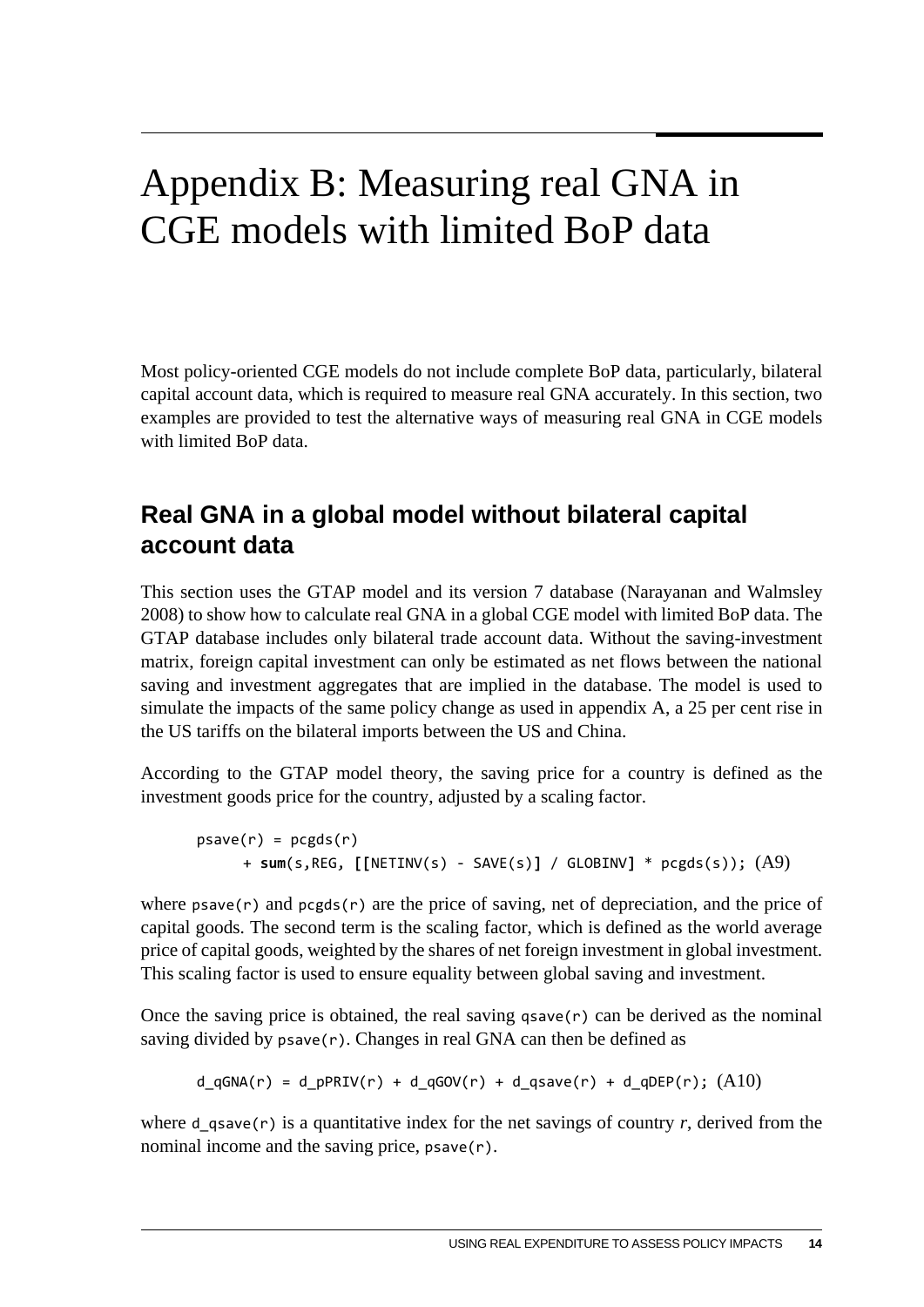The GTAP model defines a change variable, EV, which is also based on the saving price as defined above. It is therefore convenient to compare the change in real GNA with EV. As EV is net of depreciation, to be comparable with real GNA, the change in real depreciation needs to be added to EV to form a new variable EVplus.

$$
EVplus(r) = EV(r) + d_qDEF(r); \qquad (A11)
$$

Table A5 reports various measures of national account aggregates, real GDA, GDP and GNA, and EVplus. As foreign factors and income are not identified via separate variables in the standard GTAP model, national income (GNP) is equal to GDP.

| Table A5   | Changes in real GDA, GDP, GNA and EVplus with the GTAP<br>model (US\$ billion) |          |          |          |  |  |
|------------|--------------------------------------------------------------------------------|----------|----------|----------|--|--|
|            | d_qGDA                                                                         | d gGDP   | d_qGNA   | EVplus   |  |  |
| <b>AUS</b> | 0.00                                                                           | 0.03     | $-0.06$  | $-0.06$  |  |  |
| <b>CHN</b> | $-54.86$                                                                       | $-41.39$ | $-57.06$ | $-57.85$ |  |  |
| <b>JPN</b> | 4.83                                                                           | 2.17     | 4.48     | 4.47     |  |  |
| <b>KOR</b> | 2.18                                                                           | 1.43     | 2.12     | 2.11     |  |  |
| CAN        | 3.17                                                                           | 1.64     | 3.13     | 3.11     |  |  |
| <b>USA</b> | $-34.19$                                                                       | $-34.47$ | $-30.71$ | $-30.64$ |  |  |
| <b>MEX</b> | 9.20                                                                           | 7.19     | 8.80     | 8.75     |  |  |
| <b>EUN</b> | 7.93                                                                           | 4.50     | 7.30     | 7.29     |  |  |
| <b>ROW</b> | 12.85                                                                          | 10.02    | 13.11    | 13.09    |  |  |
| World      | -48.90                                                                         | -48.90   | -48.90   | -49.71   |  |  |
|            | Source: The author's simulation.                                               |          |          |          |  |  |

At the global level, real GDA, GDP and GNA are all equal because they measure the same global output, whereas EVplus does not. This is because EV is a money metric measure of utility, which is not based on national income. This is an advantage of real GNA: changes in real expenditure can be fully accounted for by changes in the production and distribution of real income.

At the individual economy level, changes in real GNA can also be measured as changes in real GDP plus the changes in the components of the BoP that result from terms of trade and investment changes. In the GTAP model, this may be defined as,

$$
d_qGNA2(r) = d_qGDP(r) + d_pTAB(r) - d_pKAB(r); \qquad (A12)
$$

where d  $pTAB(r)$  is the change in the trade balance due to terms of trade effects and d  $pKAB(r)$ is the changes in the capital account, due to changes in the prices of investment goods. The former is easy to calculate, as shown in equation A6. Without a bilateral saving-investment matrix, however, the latter can only be defined using the saving price estimated in equation A9 above,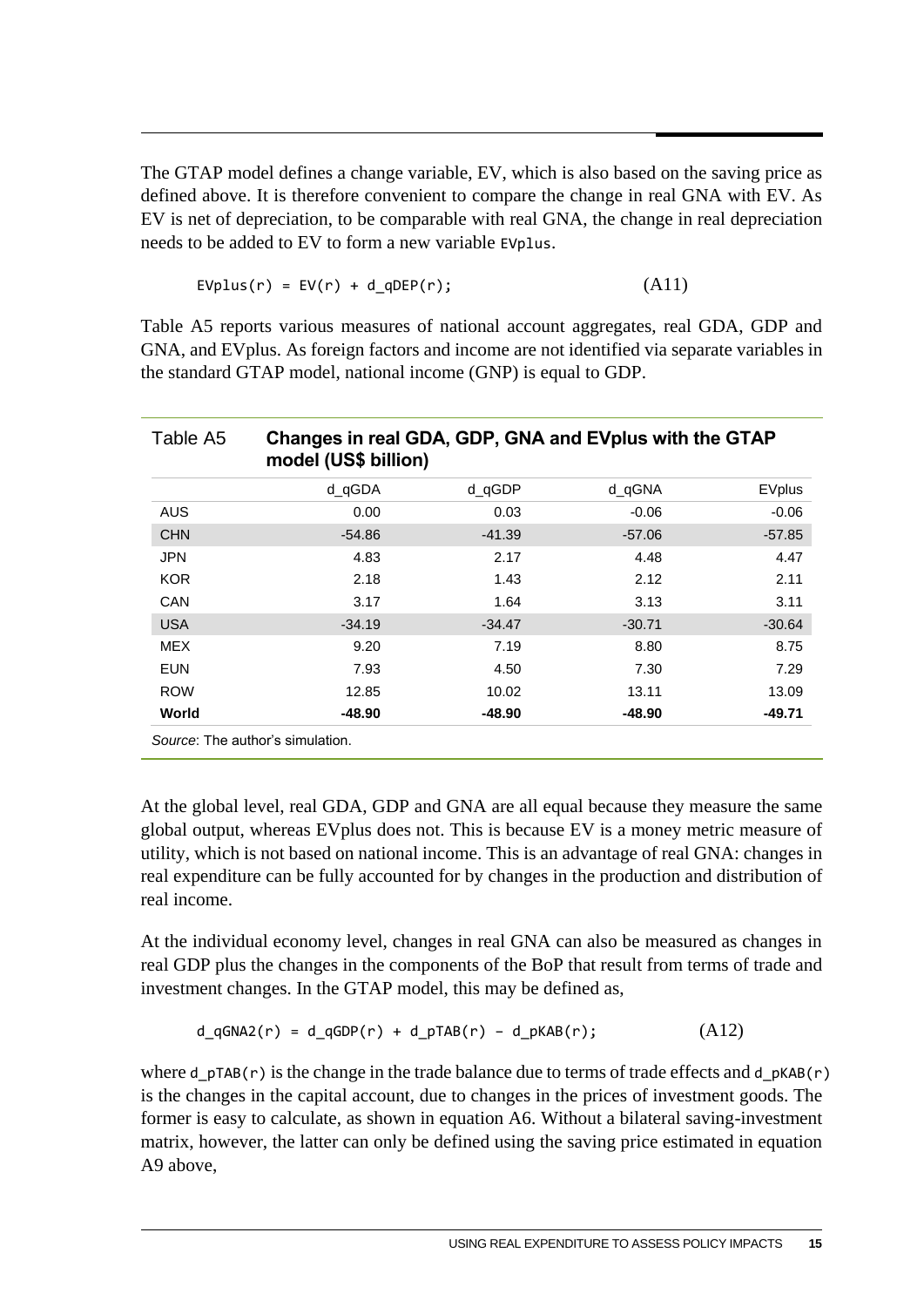#### $d_pKAB(r) = SAVE(r)/100 * psave(r) - NETINV(r)/100 * pcgds(r);$  (A13)

The results are shown in table A6. The two methods of measurement produce identical results for real GNA. The changes in real GNA can also be decomposed into changes in real GDP and two BoP accounts. These results are broadly consistent with those in table A4.

| Table A6   |                                  | <b>GTAP model (US\$ billion)</b> | Decomposition of the changes in real GNA with the standard |          |         |
|------------|----------------------------------|----------------------------------|------------------------------------------------------------|----------|---------|
|            | d gGNA                           | d qGNA2                          | d_qGDP                                                     | d pTAB   | d pKAB  |
| <b>AUS</b> | $-0.06$                          | $-0.06$                          | 0.03                                                       | $-0.02$  | 0.07    |
| <b>CHN</b> | $-57.06$                         | $-57.06$                         | $-41.39$                                                   | $-17.38$ | $-1.71$ |
| <b>JPN</b> | 4.48                             | 4.48                             | 2.17                                                       | 3.12     | 0.81    |
| <b>KOR</b> | 2.12                             | 2.12                             | 1.43                                                       | 1.03     | 0.34    |
| CAN        | 3.13                             | 3.13                             | 1.64                                                       | 1.73     | 0.24    |
| <b>USA</b> | $-30.71$                         | $-30.71$                         | $-34.47$                                                   | 1.24     | $-2.52$ |
| <b>MEX</b> | 8.80                             | 8.80                             | 7.19                                                       | 1.72     | 0.10    |
| <b>EUN</b> | 7.30                             | 7.30                             | 4.50                                                       | 3.75     | 0.95    |
| <b>ROW</b> | 13.11                            | 13.11                            | 10.02                                                      | 4.81     | 1.72    |
| World      | -48.90                           | -48.90                           | -48.90                                                     | 0        | 0       |
|            | Source: The author's simulation. |                                  |                                                            |          |         |

There are also some differences for real GNA. For example, the price changes for capital account balance, d\_pKAB, show less variations across countries in table A6 than in table A4. This is because the calculation of d pKAB is based on national aggregate saving and investment, while in the previous model, it is based on a bilateral saving-investment matrix. Without this matrix, the saving price in the GTAP model cannot be defined as a weighted average of the prices of capital goods in all countries where the savings are invested. In the GTAP model, the saving price is instead defined as equal to a country's own investment price index, adjusted by a uniform scaling factor, which implies no country-specific differences in saving prices.

Without the information on how savings are invested across countries, saving prices cannot be accurately determined for individual countries. As a result, the country-specific variations in the changes in real GNA cannot be fully captured. For an accurate measure of saving price, the information on a bilateral saving-investment matrix is essential. Without such information, simplifying assumptions have to be made when defining a saving price. Different assumptions may lead to different definitions of saving prices. Although it is impossible to know how accurate they are, saving prices can still be measured consistently so that national account identities remain intact. So long as saving prices are estimated so that real expenditures add up to real incomes globally, real GNA can be calculated and used as an approximate (usually a lower bound, because the true differences are likely to be averaged out) welfare indicator for policy analysis in these global models.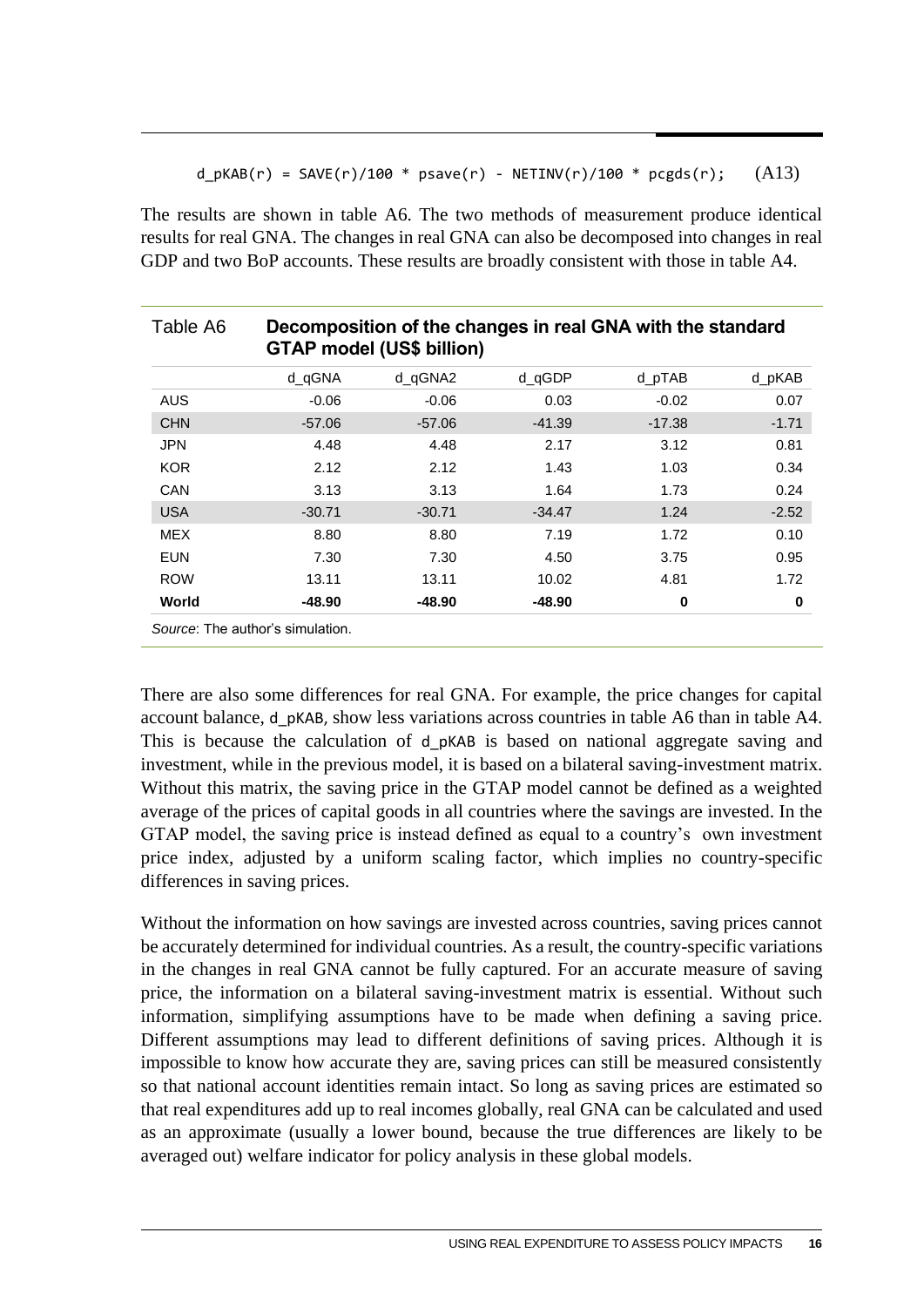### **Real GNA in a single-country model**

Unlike global models, single-country CGE models do not include information on the behaviours of the rest of the world. Assumptions are usually made to model the responses of the rest of the world to the country's trade and investment activities. For example, in the case of a small country, the foreign prices of its imports and the foreign demands for its exports are assumed to be constant. If foreign capital is used in production, the payment of foreign capital income can be subtracted from the country's GDP to measure GNP. Real GNA can also be calculated using limited information on foreign investment. This is illustrated below with a model of the Australian economy, based on the 2012-13 inputoutput table (ABS, 2015).7

As the database reveals, Australia's GDP is AU\$1,520,444 million, which is also its GNA. It has a trade deficit of AU\$14,958 million, which implies a net inflow of foreign investment of the same amount. Without further information, it is assumed that the total savings of AU\$416,911 million are spent entirely on purchasing domestic investment goods.

The simulation is a removal of all tariffs on the country's imports. The effects of this policy are presented in table A7. The supply-side effects of this policy change can be measured using the standard national accounting variables. The nominal GDP of the country decreases by 0.378 per cent, or AU\$5,750 million. As the GDP deflator decreases more by 0.393 per cent, real GDP increases by 0.015 per cent, or AU\$222 million.

|          |          | <b>GDP</b>   | GNA <sub>1</sub> |              | GNA <sub>2</sub> |              |
|----------|----------|--------------|------------------|--------------|------------------|--------------|
|          | %        | AU\$ million | %                | AU\$ million | %                | AU\$ million |
| Value    | $-0.378$ | $-5.750$     | $-0.378$         | $-5.750$     | $-0.378$         | $-5.750$     |
| Price    | $-0.393$ | $-5.972$     | $-0.334$         | $-5.076$     | $-0.334$         | $-5.076$     |
| Quantity | 0.015    | 222          | $-0.044$         | -674         | $-0.044$         | $-674$       |

# Table A7 **Effects of trade liberalisation on national income and**

On the demand side, without full BoP data, real GNA can only be measured approximately with the two methods introduced in previous sections. The first one, GNA1, is derived from nominal GDP (which is equal to GNP in this model, absent foreign capital and income), deflated by the GNA price index, which is a weighted average of the prices of the goods and services used in the consumptions of household and government, in inventory change and in investment—the latter being composed of investments made locally and abroad. All these price indexes are available in the model's solution, except for the investment price index,

<u>.</u>

<sup>7</sup> A version of this model was used in a research report on *Rising protectionism: challenges, threats and opportunities for Australia* (Productivity Commission 2017a). The details of the model and database are found in the technical supplement (Productivity Commission 2017b).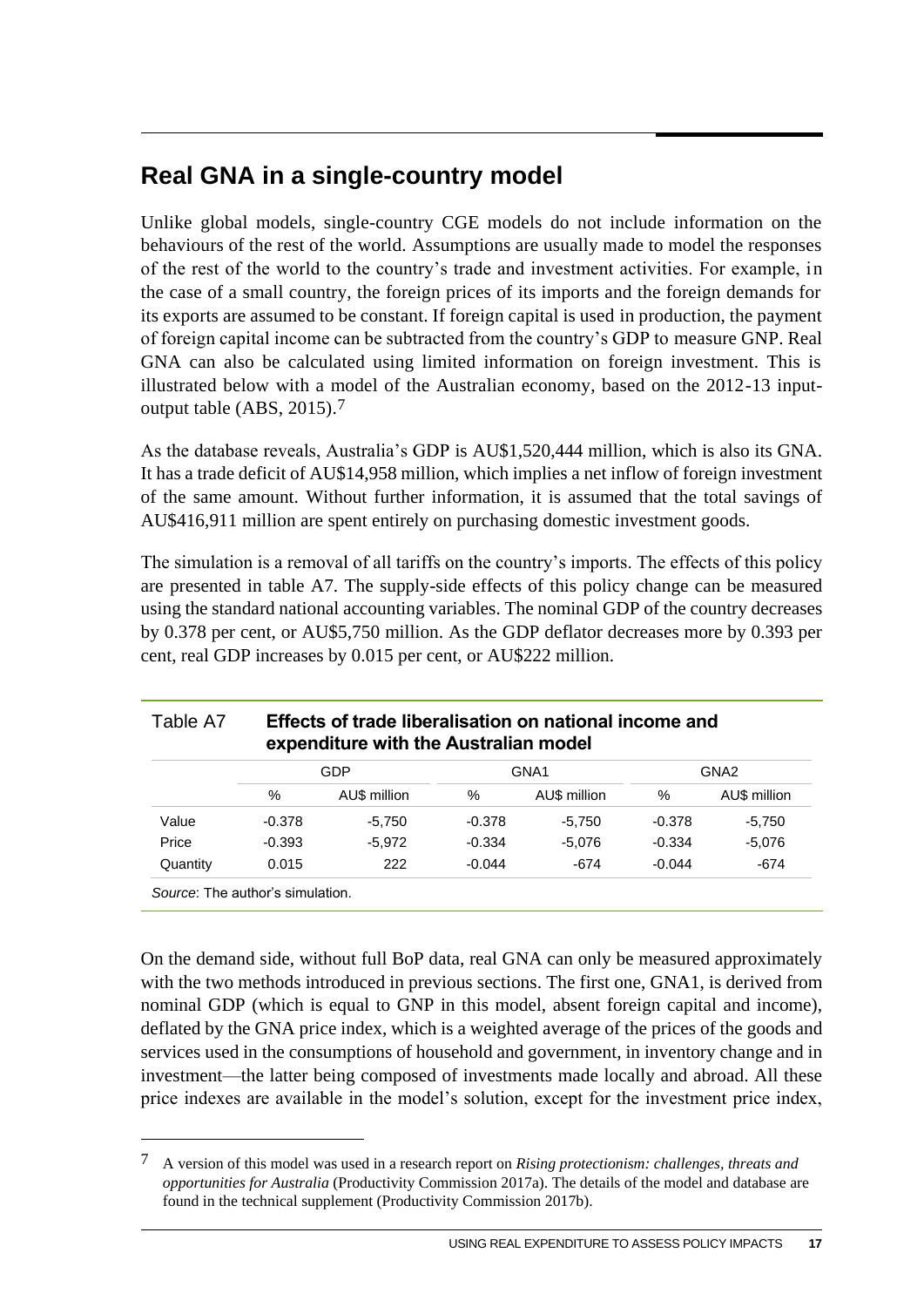which should be a weighted average of the prices of capital goods in the proportions of the investment flows because the savings is used to finance the purchase of investment goods locally and abroad. In percentage changes, the saving price pSav may be expressed as

$$
pSav = 1/SAVE * (INVEST * pInv + NFI * pNFI); \qquad (A14)
$$

where saving (SAVE) is equal to domestic investment (INVEST) plus net foreign investment (NFI). On the right hand side of the equation, the price of net foreign investment pNFI is an unknown variable. Like other foreign variables in single-country models, without any additional information, it might be assumed constant for convenience, that is, independent of policy changes. According to the input-output table, Australia has a trade deficit of AU\$14,958 million. This implies that its domestic investment is partially financed by an inflow of foreign savings. The saving price is, therefore, determined by the price of domestic investment, multiplied by the ratio of domestic investment to savings.

Once the saving price is determined, the price deflator for GNA can be calculated as a weighted average of the price indexes for household and government consumptions, inventory and the investment that is financed by the domestic savings. As shown in table A7, the result for the GNA2 price deflator is  $-0.334$  per cent. As the nominal GNA declines by 0.378 per cent, this implies that the real GNA2 declines by 0.044 per cent, or AU\$673 million.

The second measure, GNA2, is derived as the change in real GDP (AU\$222 million) *plus* the change in trade balance (AU\$834 million), *minus* the change in the investment balance (AU\$62 million). The change in GNA1 is therefore  $-AU$673$  million, or a decline of 0.044 per cent from the base year, and the implied change in the GNA1 price deflator is therefore  $-0.334$  per cent. This result shows that the terms of trade loss dominates the decline in real GNA.

The results are identical because the change in the terms of trade and investment captures the change in the GNA price deflator. This suggests that both measures of real GNA in this single-country model are a good indicator for real national expenditure, suitable for being used as an approximate measure of welfare for such models.